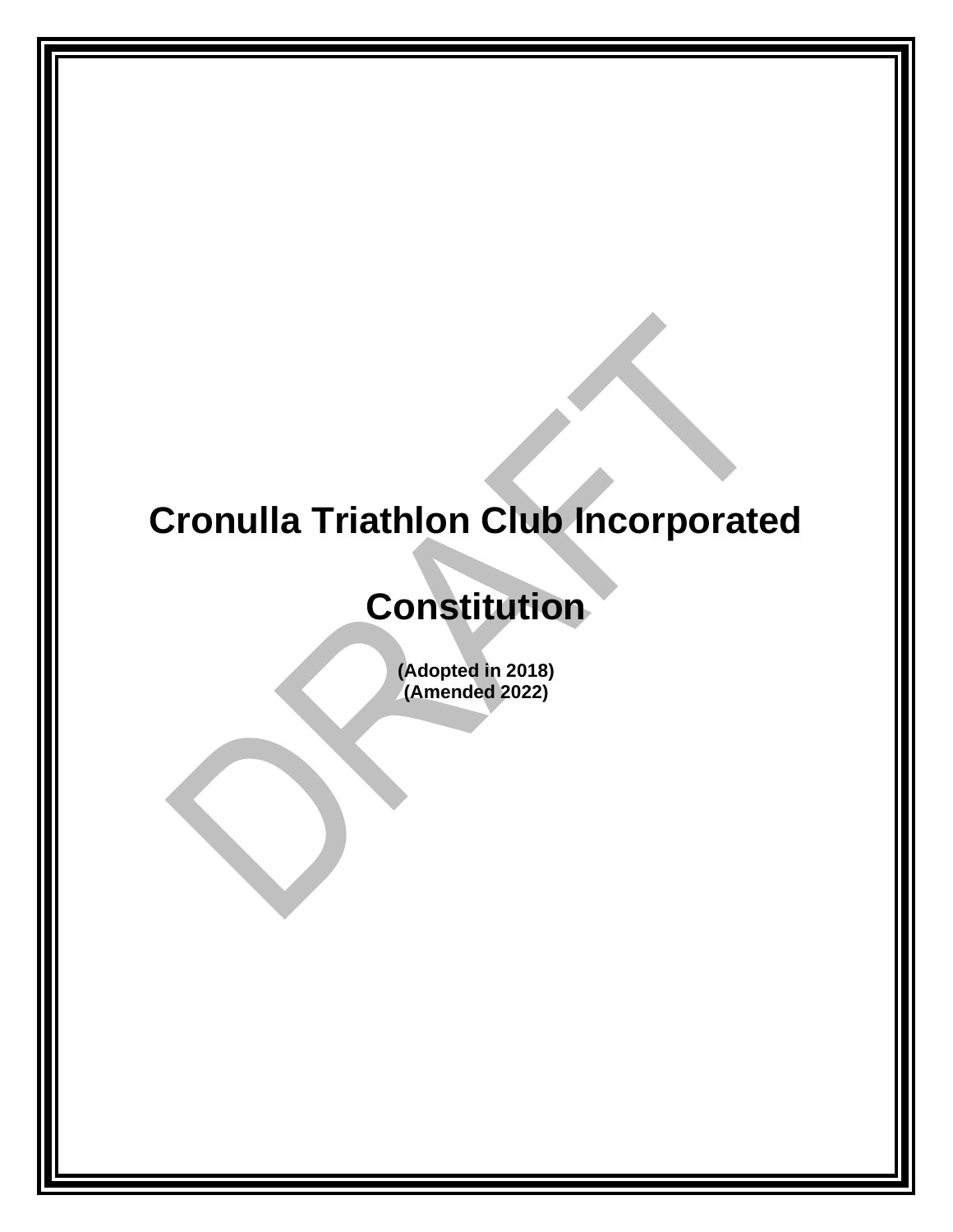# **CRONULLA TRIATHLON CLUB INCORPORATED CONSTITUTION**

| 1.               |  |
|------------------|--|
| 2.               |  |
| 2.1              |  |
| 2.2              |  |
| 3.               |  |
| $\overline{4}$ . |  |
| 4.1              |  |
| 4.2              |  |
| 5.               |  |
| 5.1              |  |
| 5.2              |  |
| 5.3              |  |
| 5.4              |  |
| 6.               |  |
| 7.               |  |
| 7.1              |  |
| 7.2              |  |
| 7.3              |  |
| 7.4              |  |
| 7.5              |  |
| 7.6              |  |
| 8.               |  |
| 8.1              |  |
| 8.2              |  |
| 8.3              |  |
| 9.               |  |
| 10.              |  |
|                  |  |
|                  |  |
| 11.              |  |
|                  |  |
| 12.              |  |
| 13.              |  |
| 14.              |  |
| 14.1             |  |
| 14.2             |  |
| 15.              |  |
| 16.              |  |
| 17.              |  |
| 17.1             |  |
| 17.2             |  |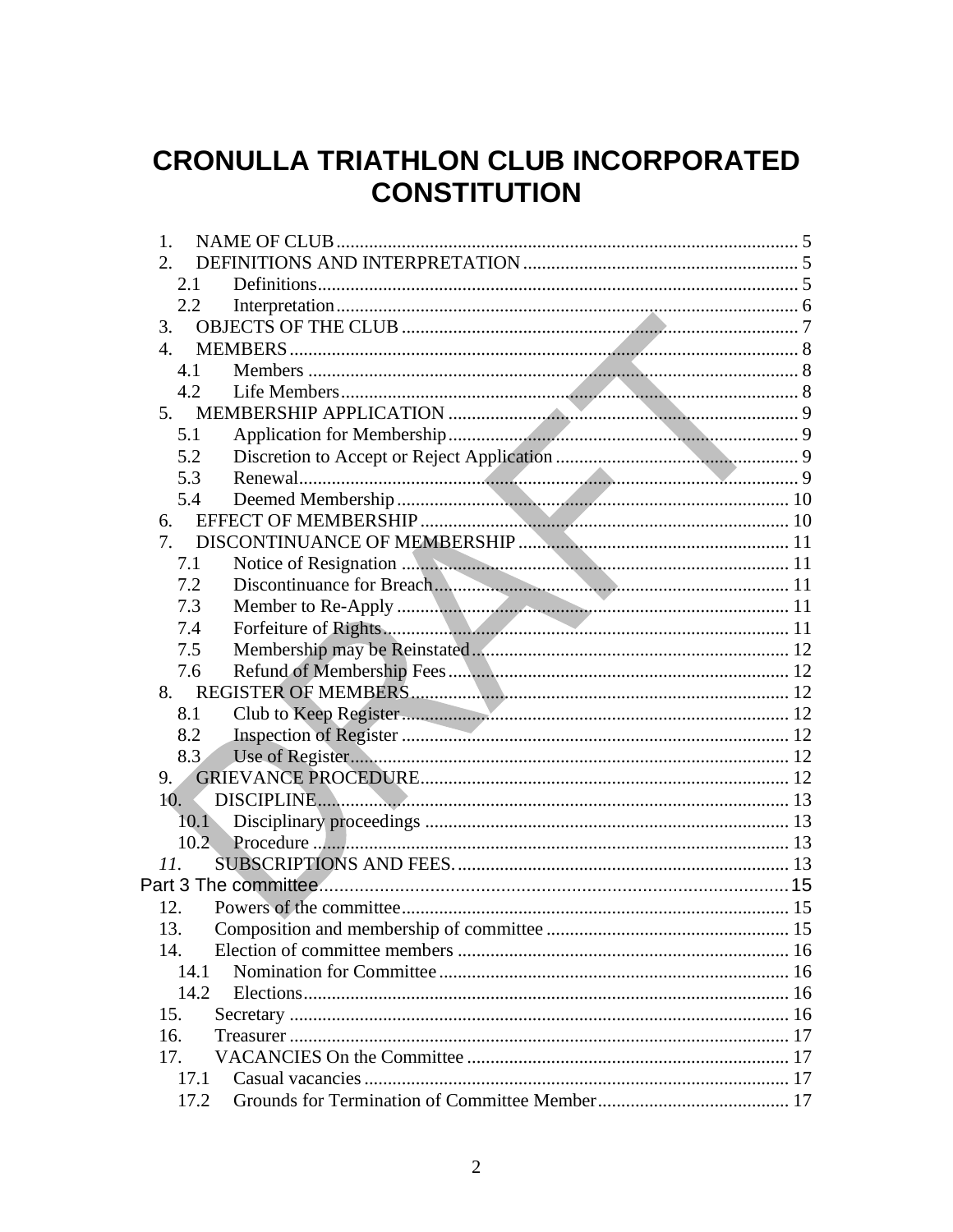| 18.            |      |
|----------------|------|
| 18.1           |      |
| 18.2           |      |
| 18.3           |      |
| 18.4           |      |
| 18.5           |      |
| 18.6           |      |
| 18.7           |      |
| 18.8           |      |
| 18.9           |      |
| 18.10          |      |
| 19.            |      |
| 19.1           |      |
| 19.2           |      |
| 19.3           |      |
| 19.4           |      |
| 19.5           |      |
| 19.6           |      |
|                |      |
| 20.            |      |
| 21.            |      |
| 21.1           |      |
| 21.2           |      |
| 22.            |      |
|                |      |
| 22.1           |      |
| 22.2           |      |
| 23.            |      |
| 24.            |      |
| 24.1           |      |
| $24.2^{\circ}$ |      |
| 24.3           |      |
| 24.4           |      |
| 24.5           | . 26 |
| 24.6           |      |
| 25.            |      |
| 26.            |      |
| 26.1           |      |
| 26.2           |      |
| 26.3           |      |
| 26.4           |      |
| 26.5           |      |
| 27.            |      |
| 28.            |      |
| 29.            |      |
| 30.            |      |
| 31.            |      |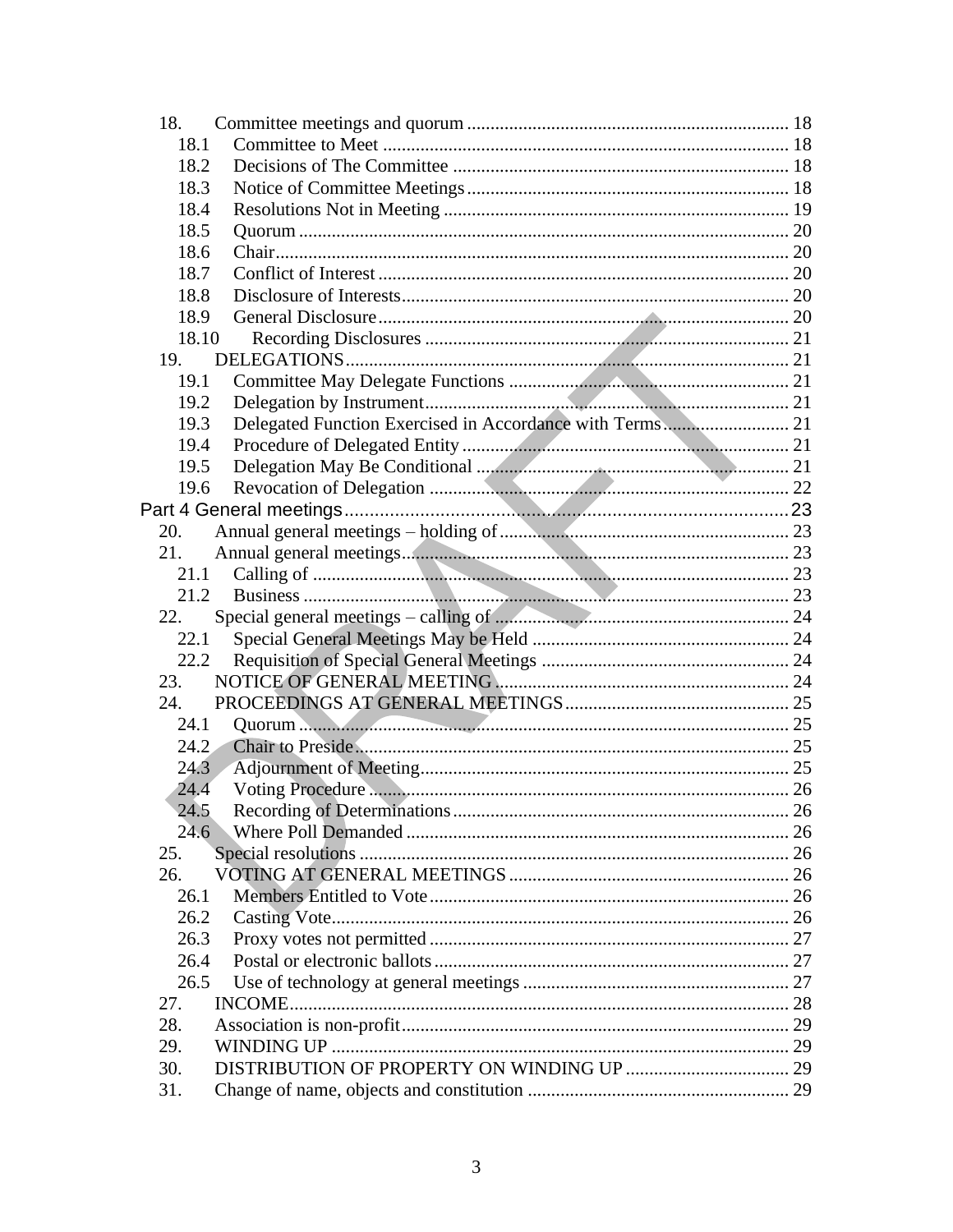| 31.1 | 29 |
|------|----|
| 31.2 |    |
| 32.  |    |
| 32.1 |    |
| 32.2 |    |
| 32.3 |    |
| 32.4 |    |
| 32.5 |    |
| 33.  |    |
| 34.  |    |
| 34.1 |    |
| 34.2 |    |
| 34.3 |    |
| 34.4 |    |
| 35.  |    |
| 35.1 |    |
| 35.2 |    |
| 35.3 |    |
| 36.  | 32 |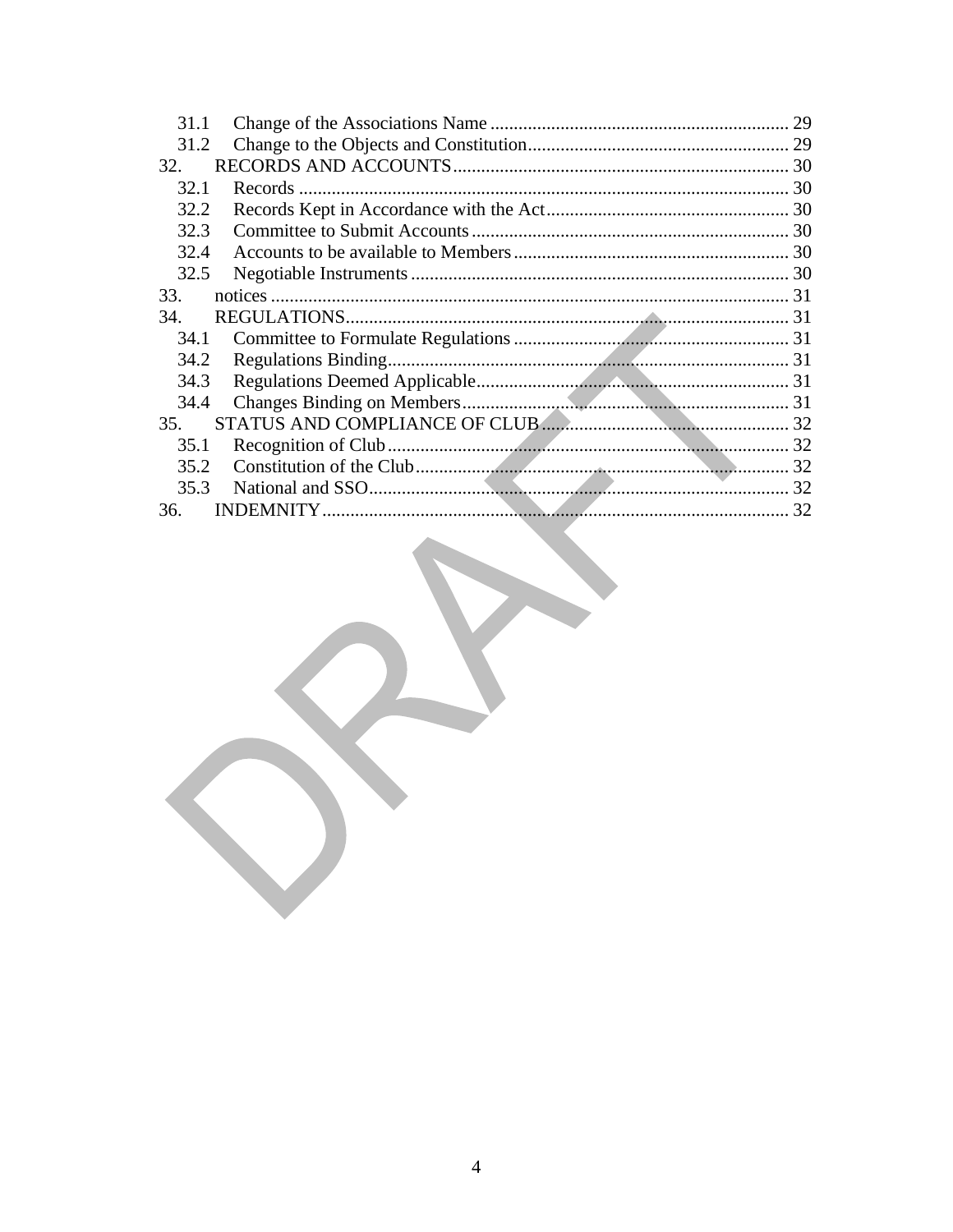# Part 1 Preliminary

# <span id="page-4-0"></span>**1. NAME OF CLUB**

The name of the Club is CRONULLA TRIATHLON CLUB INCORPORATED

# <span id="page-4-1"></span>**2. DEFINITIONS AND INTERPRETATION**

#### <span id="page-4-2"></span>**2.1 Definitions**

In this Constitution unless the contrary intention appears:

**Act** means the *Associations Incorporation Act 2009 (NSW)*.

**Committee** means the body managing the Club and consisting of the Committee **Members** 

**Committee Member** means a member of the Committee and includes any person acting in that capacity from time to time appointed in accordance with this.

**Constitution** means this Constitution of the Club.

**Financial Year** means (unless determined otherwise by the Committee) the year ending on the next 30 June following incorporation and thereafter a period of 12 months commencing on 1 July and ending on 30 June each year.

**General Meeting** means the annual or any special general meeting of the Club.

**Incapacitated** means unable to fulfil duties as required by this Constitution or the Act, including being able to:

- (a) understand the information relevant to the decisions that will have to be made in the role of a committee member;
- (b) retain that information to the extent necessary to make those decisions;
- (c) use or weigh that information as part of the decision making process; or
- **(d)** communicate the decisions in some way.

**Individual Member** means a registered, financial Member of the Club who is at least 18 years of age.

**Intellectual Property** means all rights subsisting in copyright, business names, names, trade marks (or signs), logos, designs, equipment including computer software, images (including photographs, videos or films) or service marks relating to the Club or any activity of or conducted, promoted or administered by the Club.

**Junior Member** means a registered Member of the Club who is younger than 18 years of age.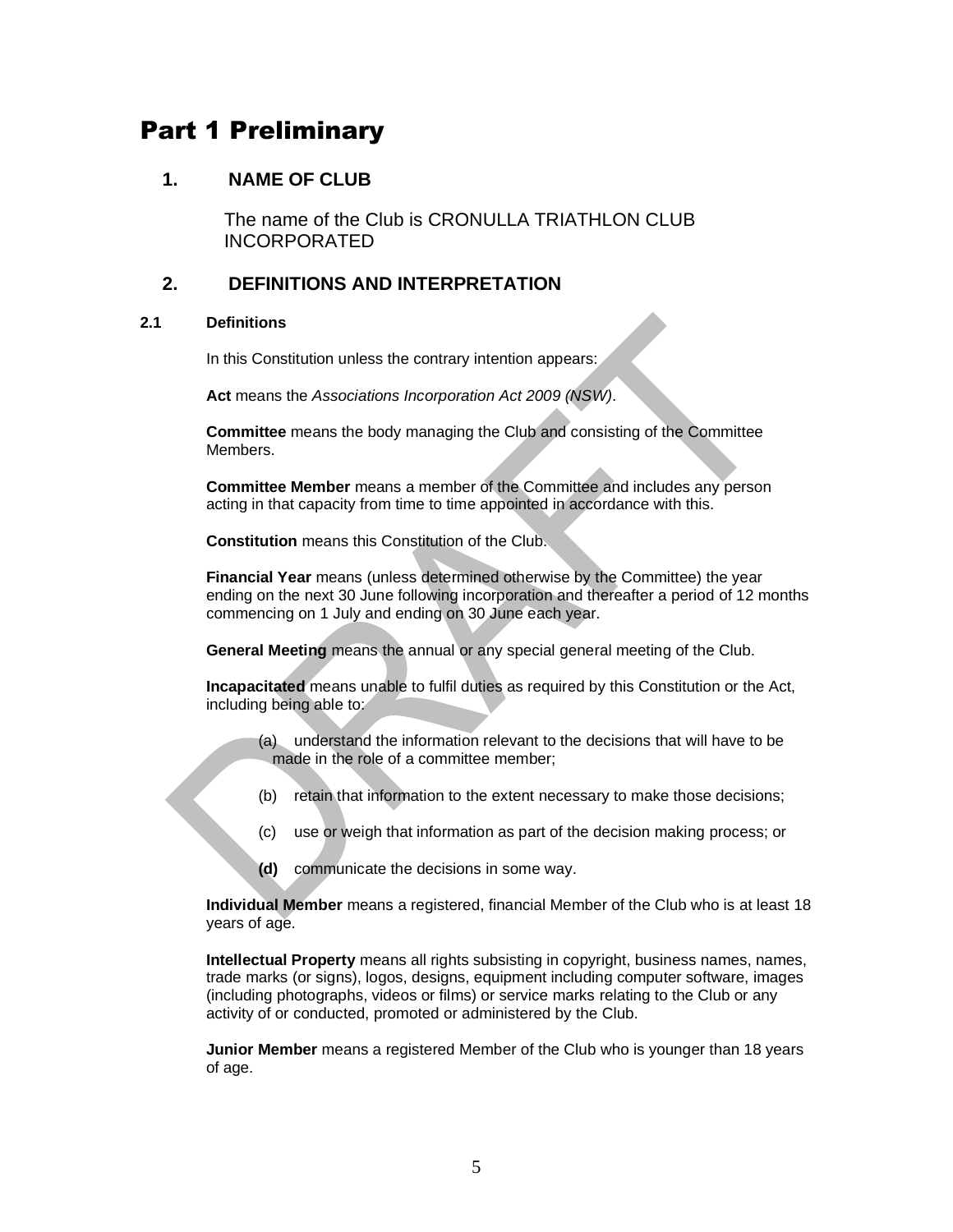**Life Member** means an Individual appointed as a Life Member of the Club under **clause 4.2**.

**Local area** means the geographical area for which the Club is responsible as recognised by the NSO and/or SSO for the Sport of which the Club is a Member.

**Member** means a Member of the Club for the time being under **clause 4**.

**NSO** means the National Sporting Organisation for the Sport being TRIATHLON AUSTRALIA

**Objects** means the Objects of the Club in **clause 3**.

**Public Officer** means the person appointed to be the public officer of the Club in accordance with the Act.

**Register** means a register of Members kept and maintained in accordance with **clause 8**.

**Regulations** means any rules, by-laws or regulations made by the committee under **clause 34**.

**Special Resolution** means a Special Resolution defined in the Act.

**Sport** means the sport of TRIATHLON which for the purposes of this constitution includes the combination of the disciplines of swimming, cycling and running and includes the sports of Duathlon, Aquathlon, Aquabike as defined by the NSO.

**SSO** means the State Sport Organisation for the Sport being TRIATHLON NEW SOUTH WALES

**World Championship:** means a race, including Age-Group, Paratriathlon and Elite competition, as officially designated by the world governing body for the Sport; or an IRONMAN or IRONMAN 70.3 race, including Age-Group, Physically Challenged and Professional competition in the Sport as officially designated by The IRONMAN Group.

#### <span id="page-5-0"></span>**2.2 Interpretation**

In this Constitution:

- (a) a reference to a function includes a reference to a power, authority and duty;
- (b) a reference to the exercise of a function includes, where the function is a power, authority or duty, a reference to the exercise of the power or authority of the performance of the duty;
- (c) words importing the singular include the plural and vice versa;
- (d) words importing any gender include the other genders;
- (e) references to persons include corporations and bodies politic;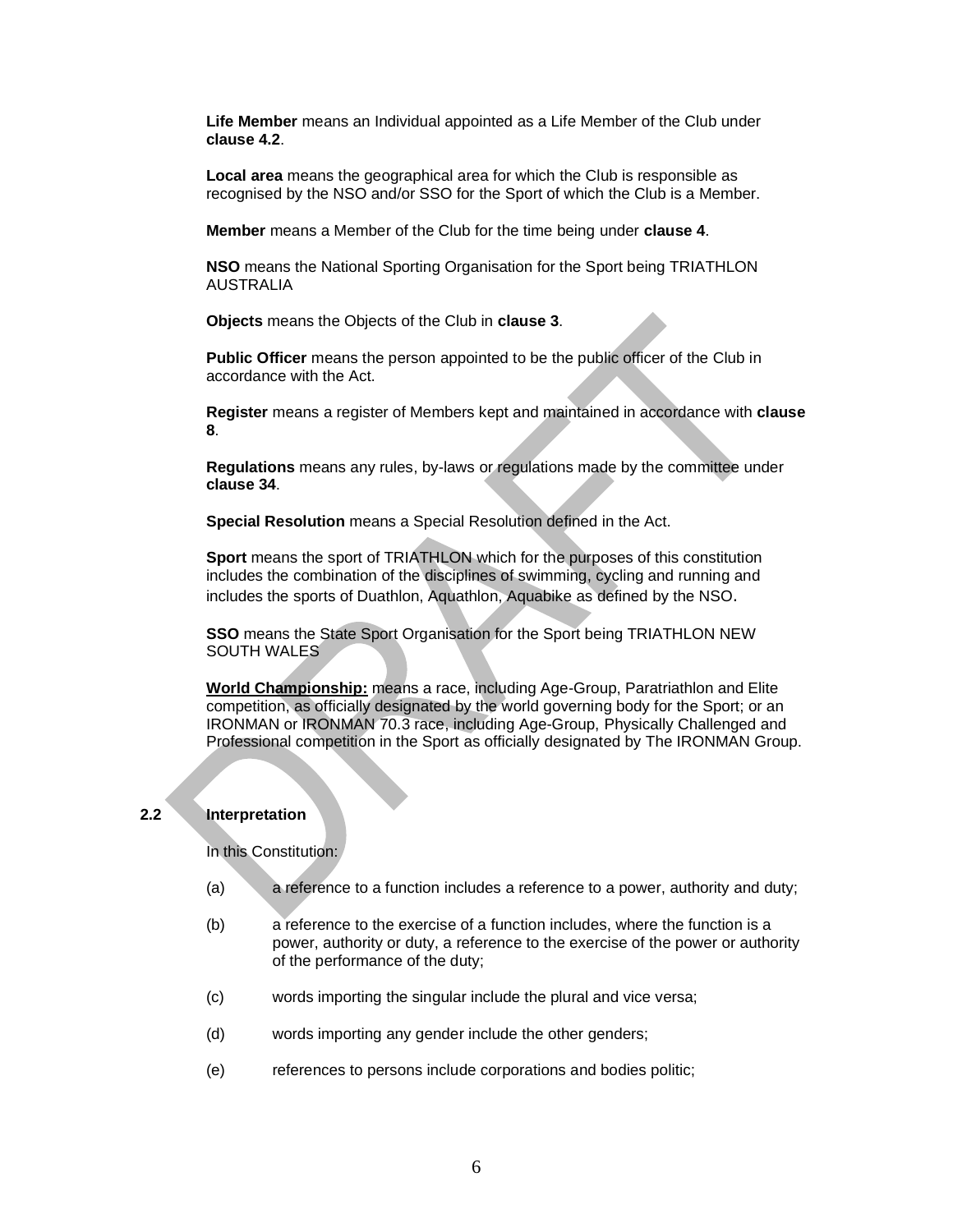- (f) references to a person include the legal personal representatives, successors and permitted assigns of that person;
- (g) a reference to a statute, ordinance, code or other law includes regulations and other statutory instruments under it and consolidations, amendments, reenactments or replacements of any of them (whether of the same or any legislative authority having jurisdiction); and
- (h) a reference to "writing" shall unless the contrary intention appears, be construed as including references to printing, lithography, photography and other modes of representing or reproducing words in a visible form, including messages sent by electronic transmission.

# <span id="page-6-0"></span>**3. OBJECTS OF THE CLUB**

The Club is established solely for the Objects. The Objects of the Club are to:

- (a) conduct, encourage, promote, advance and administer the Sport throughout the Local area;
- (b) act, at all times, on behalf of and in the interest of the Members and the Sport in the Local area;
- (c) affiliate and otherwise liaise with the SSO and/or NSO of which the Club is a Member and adopt their rule and policy frameworks to further these Objects;
- (d) abide by, promulgate, enforce and secure uniformity in the application of the rules of the Triathlon as may be determined from time to time by NSO and as may be necessary for the management and control of triathlon and related activities in New South Wales;
- (e) advance the operations and activities of the Club throughout the local area;
- (f) have regard to the public interest in its operations; and
- (g) undertake and or do all such things or activities which are necessary, incidental or conducive to the advancement of these Objects.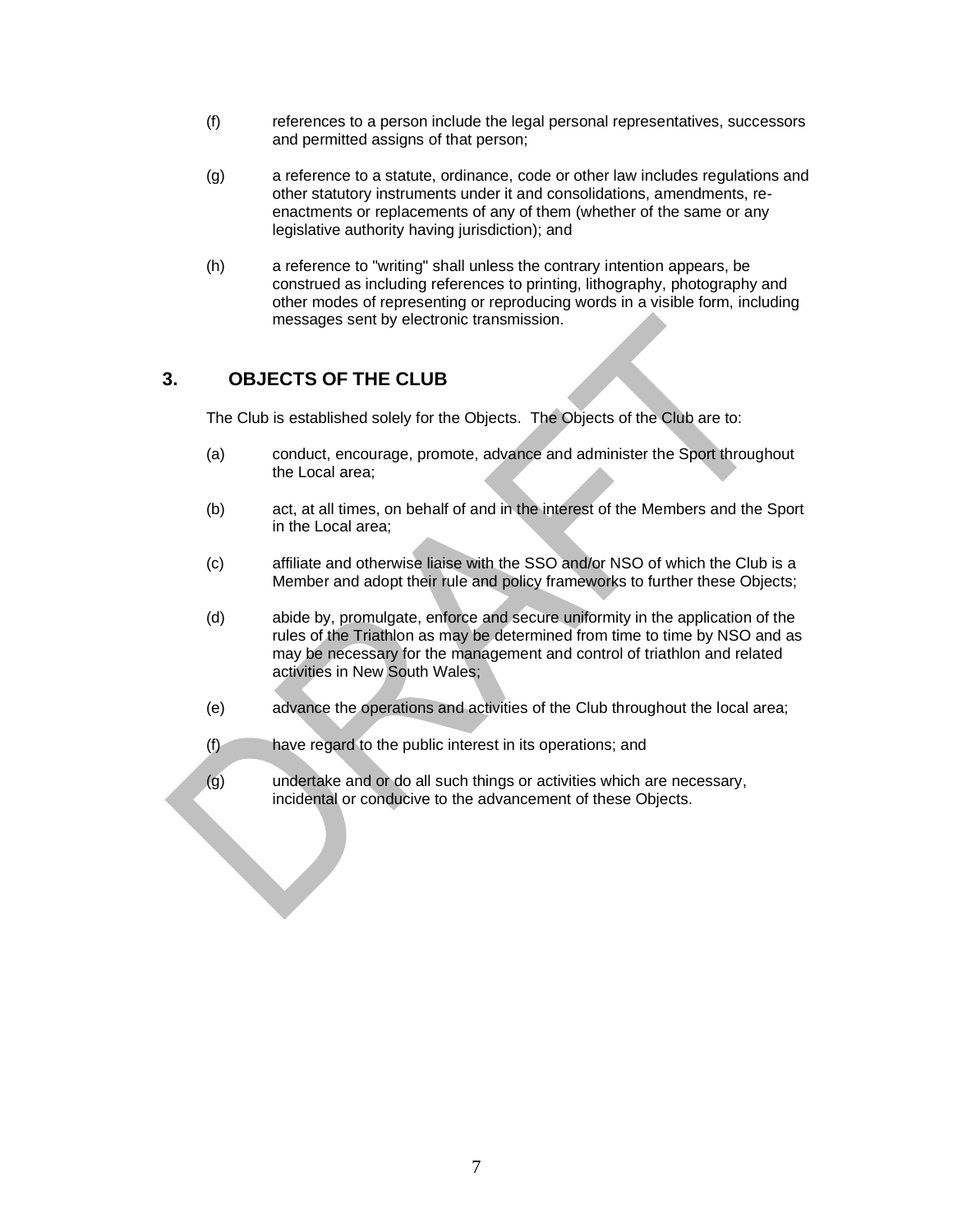# Part 2 Membership

## <span id="page-7-0"></span>**4. MEMBERS**

#### <span id="page-7-1"></span>**4.1 Members**

The Members of the Club shall consist of:

- (a) Life Members, who subject to this Constitution, shall have the right to receive notice of General Meetings and to be present, to debate and to vote, at General Meetings;
- (b) Individual Members, who subject to this Constitution, shall have the right to receive notice of General Meetings and to be present, to debate and to vote at, General Meetings; and
- (c) Junior Members, who subject to this Constitution, shall have no right to receive notice of General Meetings but no right to be present, or debate, or vote, at General Meetings.

#### <span id="page-7-2"></span>**4.2 Life Members**

- (a) The Club may, from among persons who have rendered distinguished or special service to the Club and/or the Sport, appoint Life Members in recognition of their efforts.
- (b) In considering the distinguished or special service to the Club and/or the Sport, the following criteria will be applied:
	- (i) A Member who has displayed exceptional competitive skill: by being selected as a member of the Australian Olympic, Paralympic or Commonwealth Games Team; or by winning a World Championship in the Sport; and having demonstrated a commitment to the sport and club with a minimum of five (5) years as a member of Cronulla Triathlon Club OR
	- (ii) A Member who has performed exceptional or exemplary voluntary (unpaid) service for the Club and/or the Sport for a period of no less than ten (10) years
- (c) Each year the Committee will call for nominations from Club members for persons to be considered for Life Membership of the Club. Nominations must be provided in writing and signed by at least two (2) members. Nominations must be received by the Committee by the date determined in the notice.
- (d) Nominations for life membership shall be examined by the Committee. After reviewing the nomination and completing any relevant enquiries the Committee may make a recommendation, by not less than a two-thirds majority of the committee members present (secret ballot to be used) to the annual General Meeting in relation to the nomination.
- (e) A resolution of the annual General Meeting to confer life membership (subject to **clause** [4.2\(](#page-7-2)f`)) on the recommendation of the Committee must be a Special Resolution. The vote on such resolution will be taken by secret ballot.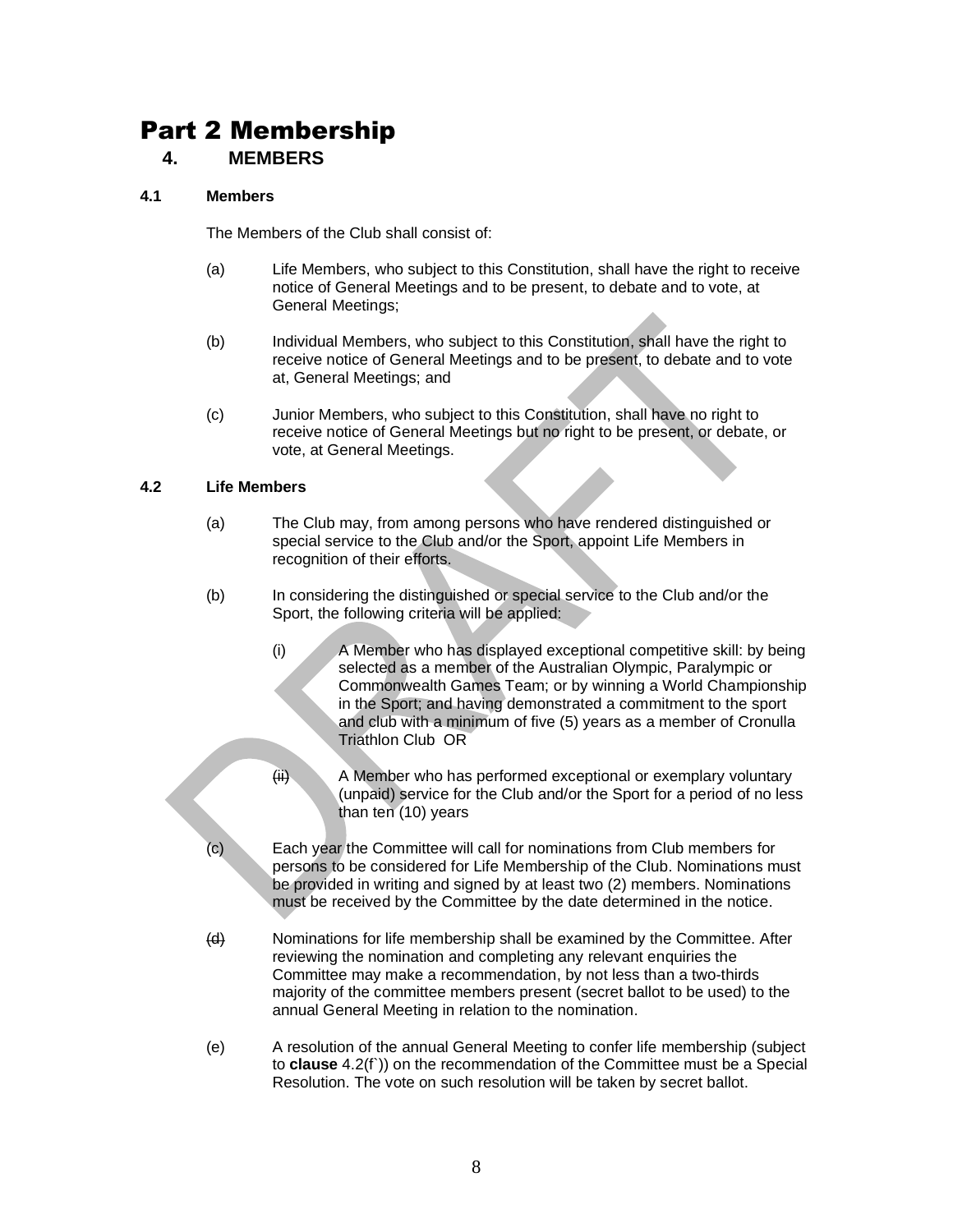- (f) A person must accept or reject the Club's resolution to confer life membership in writing. Upon written acceptance, the person's details shall be entered upon the Register, and from the time of entry on the Register the person shall be a Life Member.
- (g) A Life Member of the Club shall retain the rights and privileges of an Individual Member, but will not be required to pay the annual membership subscription for the Club. For the avoidance of doubt, this does not include the annual subscription and fees determined by the SSO and NSO and payable to them by their members.

# <span id="page-8-0"></span>**5. MEMBERSHIP APPLICATION**

#### <span id="page-8-1"></span>**5.1 Application for Membership**

An application for membership must be:

- (a) from the applicant, in writing on the form prescribed from time to time by the Committee (if any), and lodged with the Club; and
- (b) accompanied by the appropriate fee (if any).

By applying an applicant acknowledges and agrees that they voluntarily agree to be bound by the rules, regulations and policies of the Club (as well as those of the SSO and NSO) including but not only this Constitution.

## <span id="page-8-2"></span>**5.2 Discretion to Accept or Reject Application**

- (a) The Committee, may acting in the best interests of the Club and in good faith, accept or reject an application whether the applicant has complied with the requirements in **clause [5.1](#page-8-1)** or not. The Club shall not be required or compelled to provide any reason for such acceptance or rejection.
- (b) Where the Committee accepts an application, the applicant shall become a Member. Membership shall be deemed to commence upon acceptance of the application by the Committee. The Register shall be amended accordingly as soon as practicable.
- (c) Where the Committee rejects an application, it shall refund any fees forwarded with the application and the application shall be deemed rejected by the Club. No reasons for rejection need be given.
- (d) There is no right of appeal where the Committee rejects an application for membership, whether a new application or a renewal application.

#### <span id="page-8-3"></span>**5.3 Renewal**

(a) Members (other than Life Members) must re-apply for membership annually in accordance with the timeframes and procedures set down by the Club from time to time. Members acknowledge and agree that membership renewal is not automatic. **Clause 5.2** applies to re-applications for membership.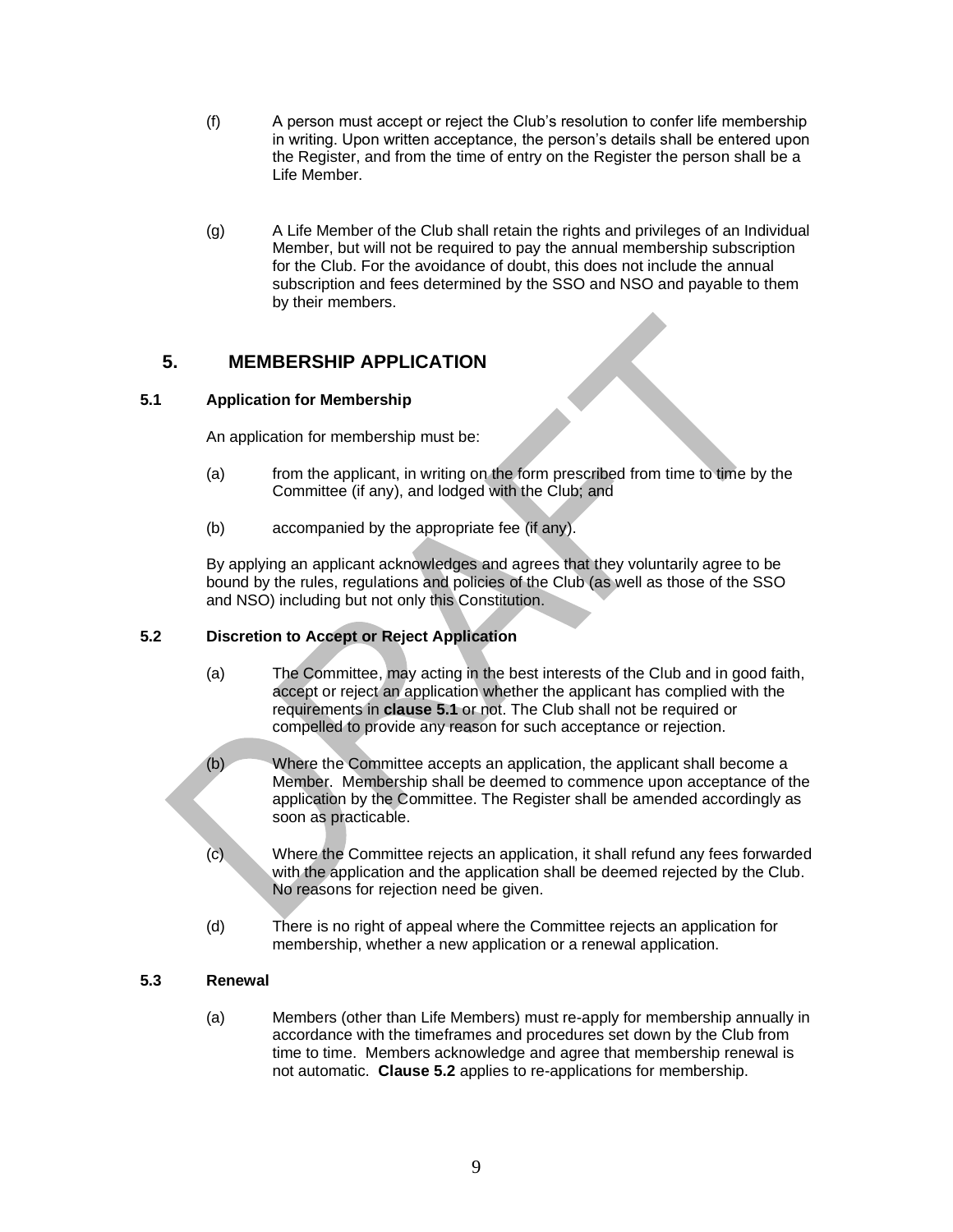(b) Upon re-application a Member must provide details of any change in their personal details, and any other information reasonably required by the Club.

#### <span id="page-9-2"></span><span id="page-9-0"></span>**5.4 Deemed Membership**

- (a) All persons who are, prior to the approval of this Constitution under the Act, Members of the Club shall be deemed Members from the time of approval of this Constitution under the Act.
- (b) Any persons, prior to approval of this Constitution under the Act, who are not deemed Members under **clause [5.4](#page-9-0)[\(a\)](#page-9-2)** shall be entitled to carry on such functions analogous to their previous functions as are provided for under this Constitution.

# <span id="page-9-1"></span>**6. EFFECT OF MEMBERSHIP**

Members acknowledge and agree that:

- (a) this Constitution forms a contract between each of them and the Club and that they are bound by this Constitution and the Regulations.
- (b) they shall comply with and observe this Constitution and the Regulations and any determination, resolution or policy which may be made or passed by the Committee or other entity with delegated authority;
- (c) by submitting to this Constitution and the Regulations, they are subject to the jurisdiction of the Club, SSO and NSO;
- (d) the Constitution and the Regulations are necessary and reasonable for promoting the Objects and particularly the advancement and protection of the Sport;
- (e) neither membership of the Club nor this Constitution gives rise to:
	- (i) any proprietary right of Members in, to or over the Club or its property or assets;
	- (ii) any automatic right of a Member to renewal of their membership of the Club;
	- (iii) subject to the Act and the Club acting in good faith, the right of Members to natural justice, unless expressly provided for in this Constitution;
- (f) they are entitled to all benefits, advantages, privileges and services of Club membership; and
- (g) a right, privilege or obligation of a person by reason of their membership of the Club:
	- (i) is not capable of being transferred or transmitted to another person; and
	- (ii) terminates upon the cessation of membership whether by death, resignation or otherwise.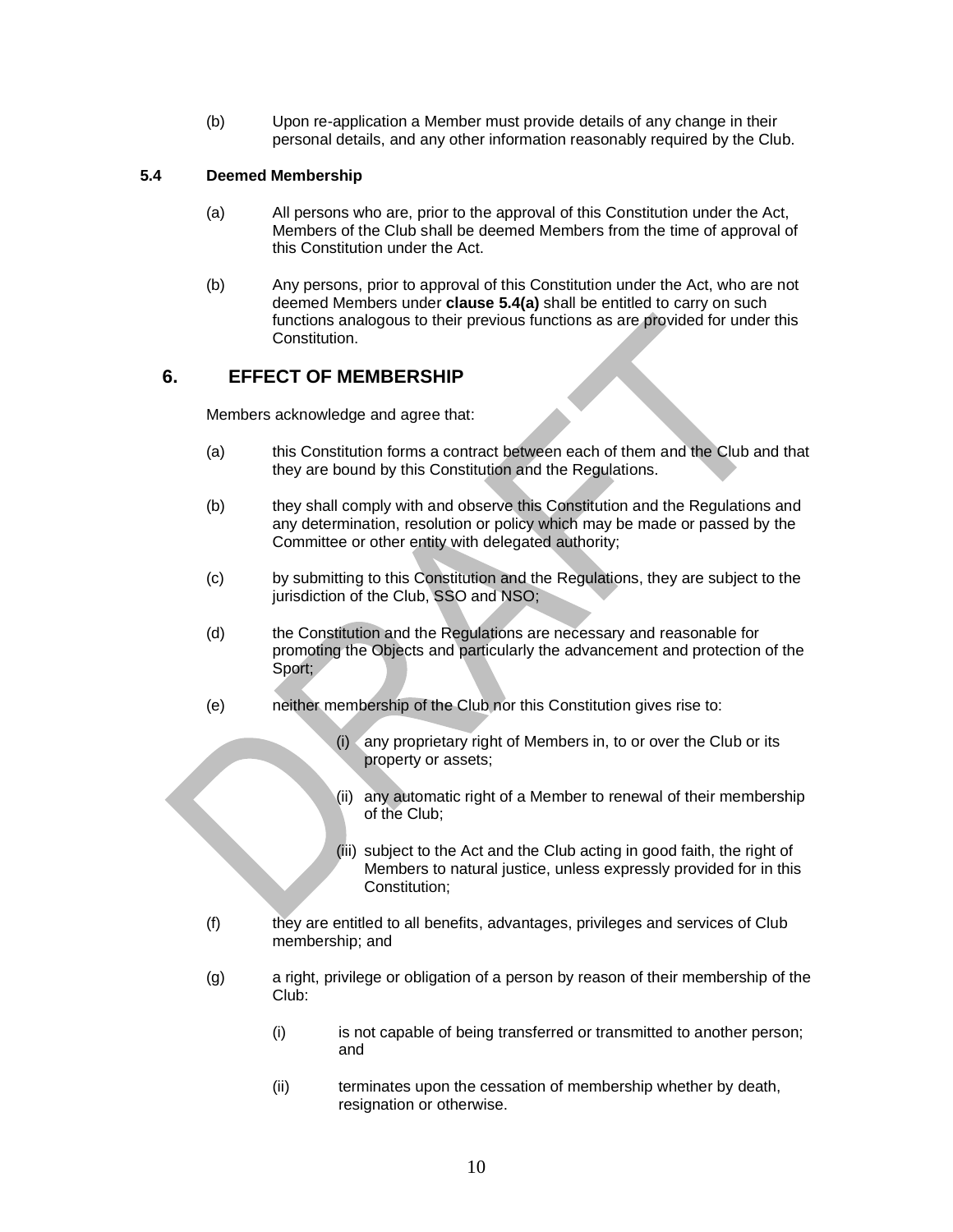# <span id="page-10-0"></span>**7. DISCONTINUANCE OF MEMBERSHIP**

#### <span id="page-10-5"></span><span id="page-10-1"></span>**7.1 Notice of Resignation**

- (a) A Member who has paid all arrears of fees payable to the Club may resign or withdraw from membership of the Club by giving notice in writing to the Club of such withdrawal or resignation.
- (b) When the Club receives a notice given under **clause [7.1](#page-10-1)[\(a\)](#page-10-5)**, it must make an entry in the Register that records the date on which the Member ceased to be a Member.

#### <span id="page-10-2"></span>**7.2 Discontinuance for Breach**

Notwithstanding anything in the Act or this Constitution:

- <span id="page-10-6"></span>(a) membership of the Club may be discontinued by the Committee upon breach of any clause of this Constitution or the Regulations, including, but not limited to, the failure to pay any monies owed to the Club, failure to comply with the Regulations or any resolutions or determinations made or passed by the Committee or any duly authorised committee;
- (b) membership shall not be discontinued by the Committee under **clause [7.2](#page-10-2)[\(a\)](#page-10-6)** without the Committee first giving the accused Member the opportunity to explain the breach and/or remedy the breach; and
- (c) where a Member fails, in the Committee's view to adequately explain the breach, that Member's membership shall be discontinued under **clause [7.2](#page-10-2)[\(a\)](#page-10-6)** by the Committee giving written notice of the discontinuance to the Member. The Register shall be amended to reflect any discontinuance of membership under this **clause 7.2** as soon as practicable.

#### <span id="page-10-3"></span>**7.3 Member to Re-Apply**

A Member whose membership has ceased or been discontinued under **clauses [7.1](#page-10-1)** or **[7.2](#page-10-2)**:

- (a) must seek renewal and re-apply for membership in accordance with this Constitution; and
- (b) may be re-admitted at the discretion of the Committee. There is no right of appeal where the Committee refuses to re-admit a former Member under this clause.

## <span id="page-10-4"></span>**7.4 Forfeiture of Rights**

A Member who ceases to be a Member, for whatever reason, shall forfeit all rights in and claims upon the Club and its property and shall not use any property of the Club including Intellectual Property. Any Club documents, records or other property in the possession, custody or control of that Member shall be returned to the Club immediately.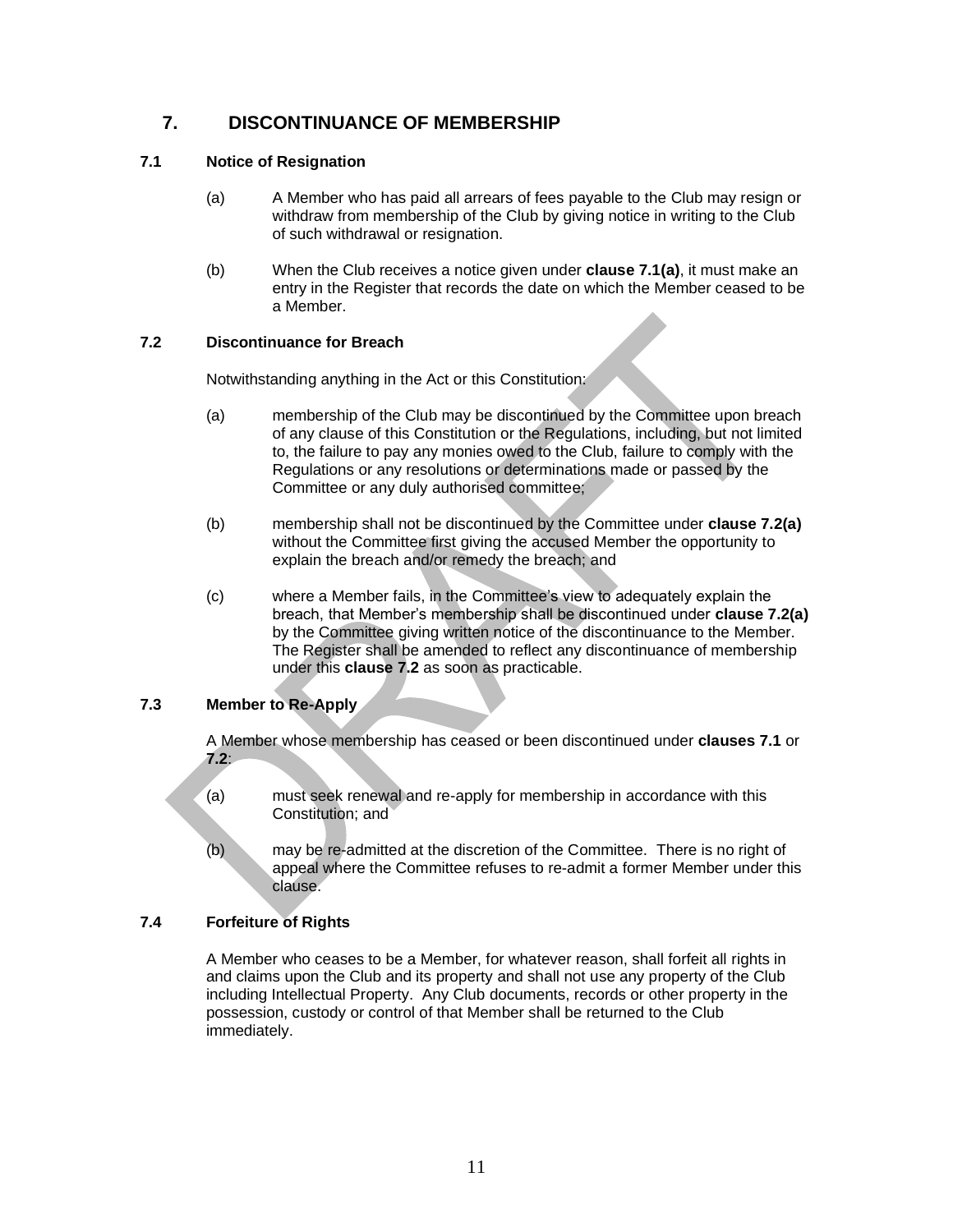#### <span id="page-11-0"></span>**7.5 Membership may be Reinstated**

Membership which has been discontinued under this **clause 7** may be reinstated at the discretion of the Committee, with such conditions as it deems appropriate.

#### <span id="page-11-1"></span>**7.6 Refund of Membership Fees**

Membership fees or subscriptions paid by the discontinued Member may be refunded on a pro-rata basis to the Member upon discontinuance.

# <span id="page-11-2"></span>**8. REGISTER OF MEMBERS**

#### <span id="page-11-3"></span>**8.1 Club to Keep Register**

The Club shall keep and maintain a Register in which shall be entered (as a minimum):

- (a) the full name and address of the Member;
- (b) the category of membership of the Member;
- (c) the date on which the Member became a Member;
- (d) any other information determined by the Committee; and
- (e) where applicable, the date of cessation of membership of any Member.

Members shall provide notice of any change and required details to the Club within one month of such change.

#### <span id="page-11-4"></span>**8.2 Inspection of Register**

Having regard to privacy and confidentiality considerations, inspection of the Register will only be available as required by the Act and under **clause 32**. If permitted, only an extract of the Register, excluding the address or other direct contact details of any Member, shall be made available for inspection (but not copying) by Members.

#### <span id="page-11-5"></span>**8.3 Use of Register**

Subject to the Act, confidentiality considerations and privacy laws, the Register may be used by the Club solely to further the Objects, as the Committee considers appropriate.

## <span id="page-11-6"></span>**9. GRIEVANCE PROCEDURE**

- (a) The grievance procedure set out in this clause applies to disputes arising under this Constitution between a Member and:
	- (i) another Member; or
	- (ii) the Club.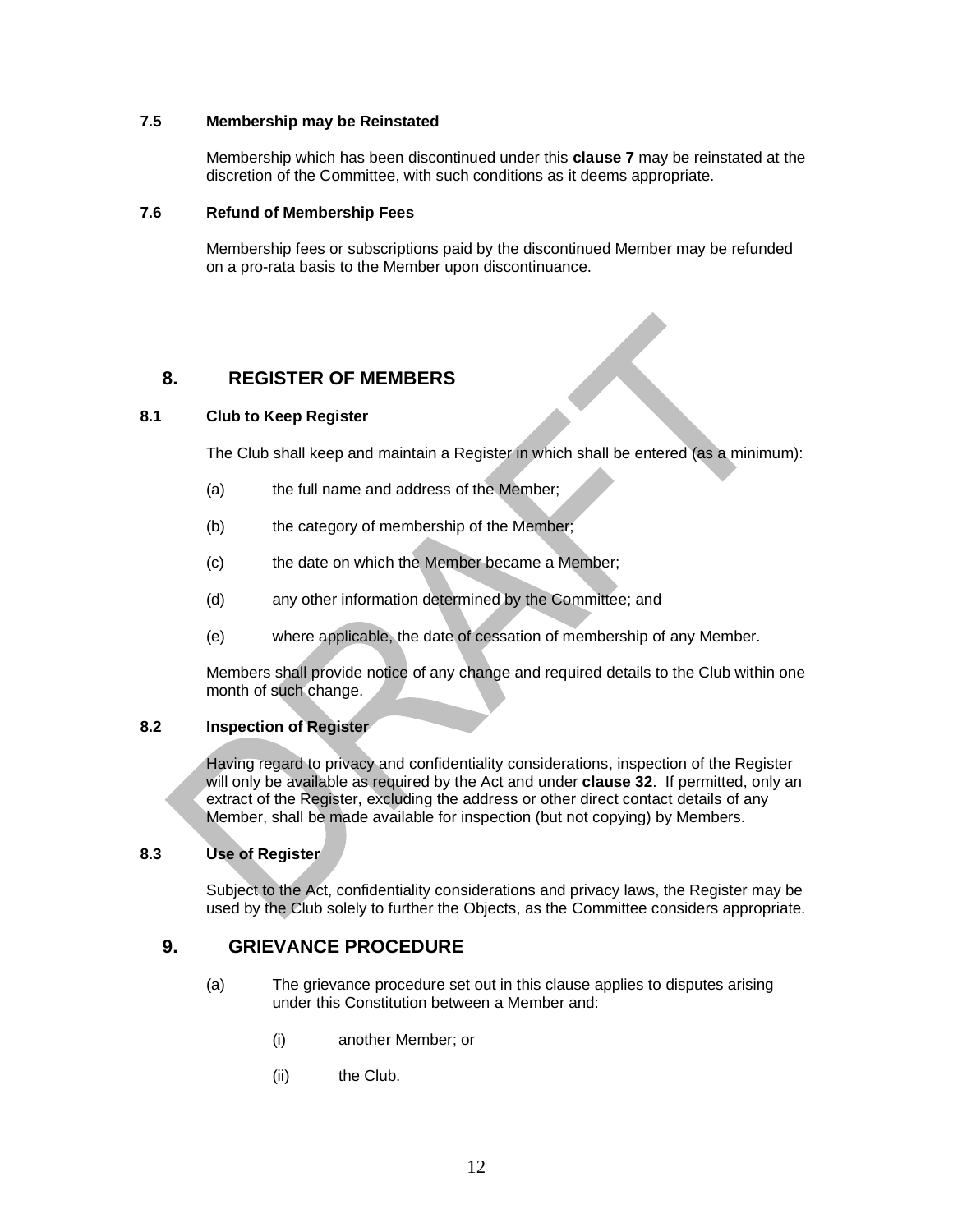It does not, however, apply to any appeal by a Member against a decision made in accordance with the disciplinary proceedings described in **clause 10**.

- (b) The parties to the dispute must meet and discuss the matter in dispute, and, if possible, resolve the dispute within fourteen days after the dispute comes to the attention of all parties.
- (c) If the parties are unable to resolve the dispute at the meeting or if a party fails to attend that meeting, then the parties may refer the dispute to:
	- (i) any independent tribunal established by the SSO in accordance with the procedures determined by the SSO from time to time; or
	- (ii) a community justice centre for mediation under the *Community Justice Centres Act 1983 (NSW).*
- (d) The Committee may prescribe additional grievance procedures in Regulations consistent with this **clause 9**.
- (e) If the dispute is not resolved the Committee may take whatever steps it considers appropriate in regard to the dispute in the best interests of the Club and the Members concerned.

## <span id="page-12-0"></span>**10. DISCIPLINE**

#### <span id="page-12-1"></span>**10.1 Disciplinary proceedings**

The Committee may commence or cause to be commenced disciplinary proceedings against a Member who has allegedly:

- (a) breached, failed, refused or neglected to comply with a provision of this Constitution, the Regulations or any resolution or determination of the Committee or any duly authorised committee;
- (b) acted in a manner unbecoming of a Member, or prejudicial to the purposes and interests of the Club and/or the Sport; or
- (c) brought themselves, the Club, any other Member or the Sport into disrepute.

#### <span id="page-12-2"></span>**10.2 Procedure**

- (a) That Member will be subject to and submits unreservedly to the jurisdiction, procedures, penalties and the appeal mechanisms of the Club set out in the Regulations or as otherwise determined by the Committee.
- (b) Without limiting the operation of **clause 10.2(a)** the Committee may appoint a Judiciary Committee to deal with any disciplinary matter referred to it. Such a Judiciary Committee shall operate in accordance with the procedures expressed in the Regulations or as otherwise determined by the Committee but subject always to the Act.

## <span id="page-12-3"></span>*11.* **SUBSCRIPTIONS AND FEES***.*

(a) The annual membership subscription and any other fees or levies payable by Members or categories of Members to the Club, the benefits which apply, the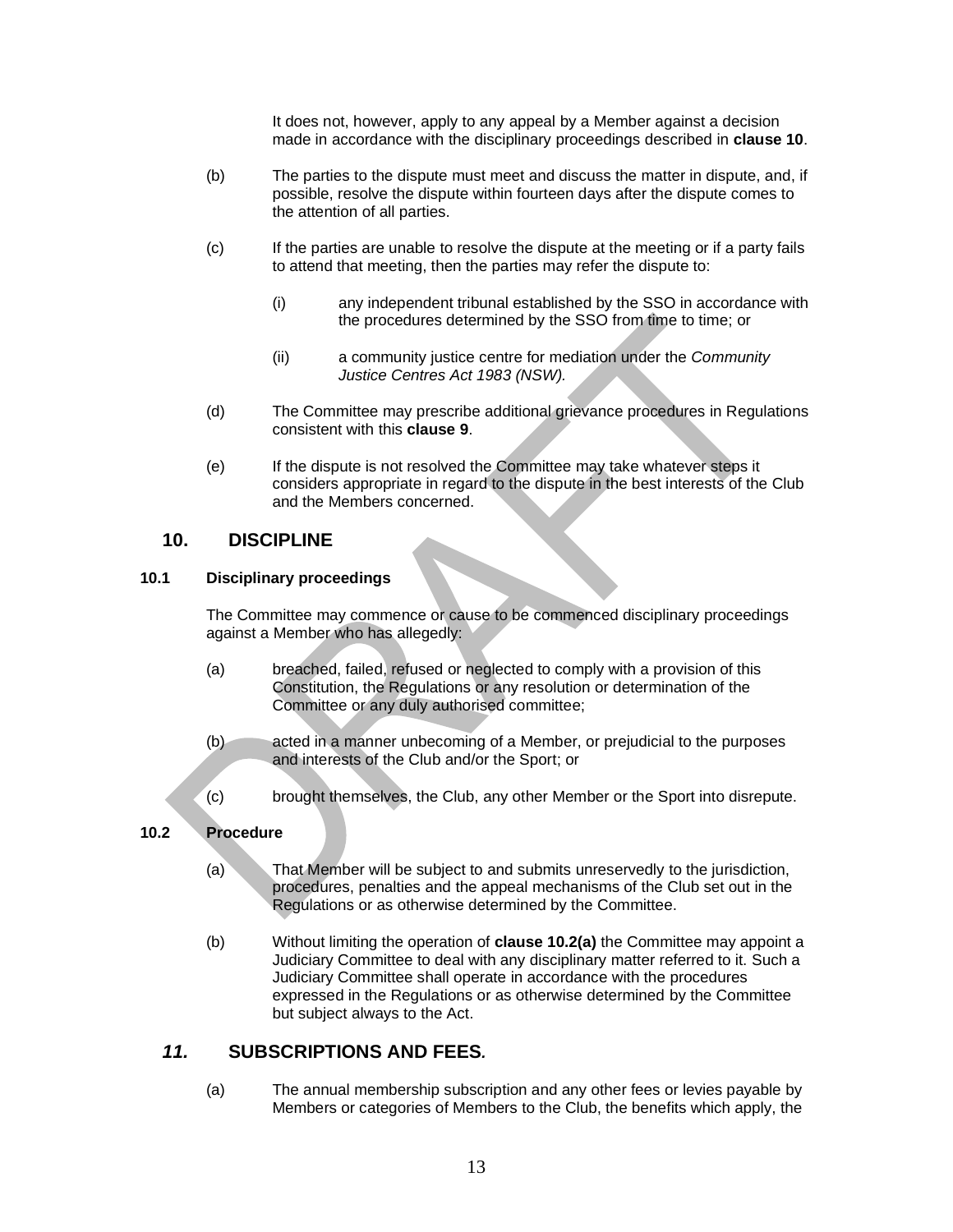time for, and manner of payment, shall be determined by the Committee from time to time.

(b) The Committee is empowered to prevent any Member whose annual subscription or any other fees are in arrears from exercising the whole or any of the rights or privileges of membership of the Club, including but not limited to the right to vote at General Meetings. There is no right to natural justice or any right of appeal where the Committee exercises its power under this **clause 11(b)**.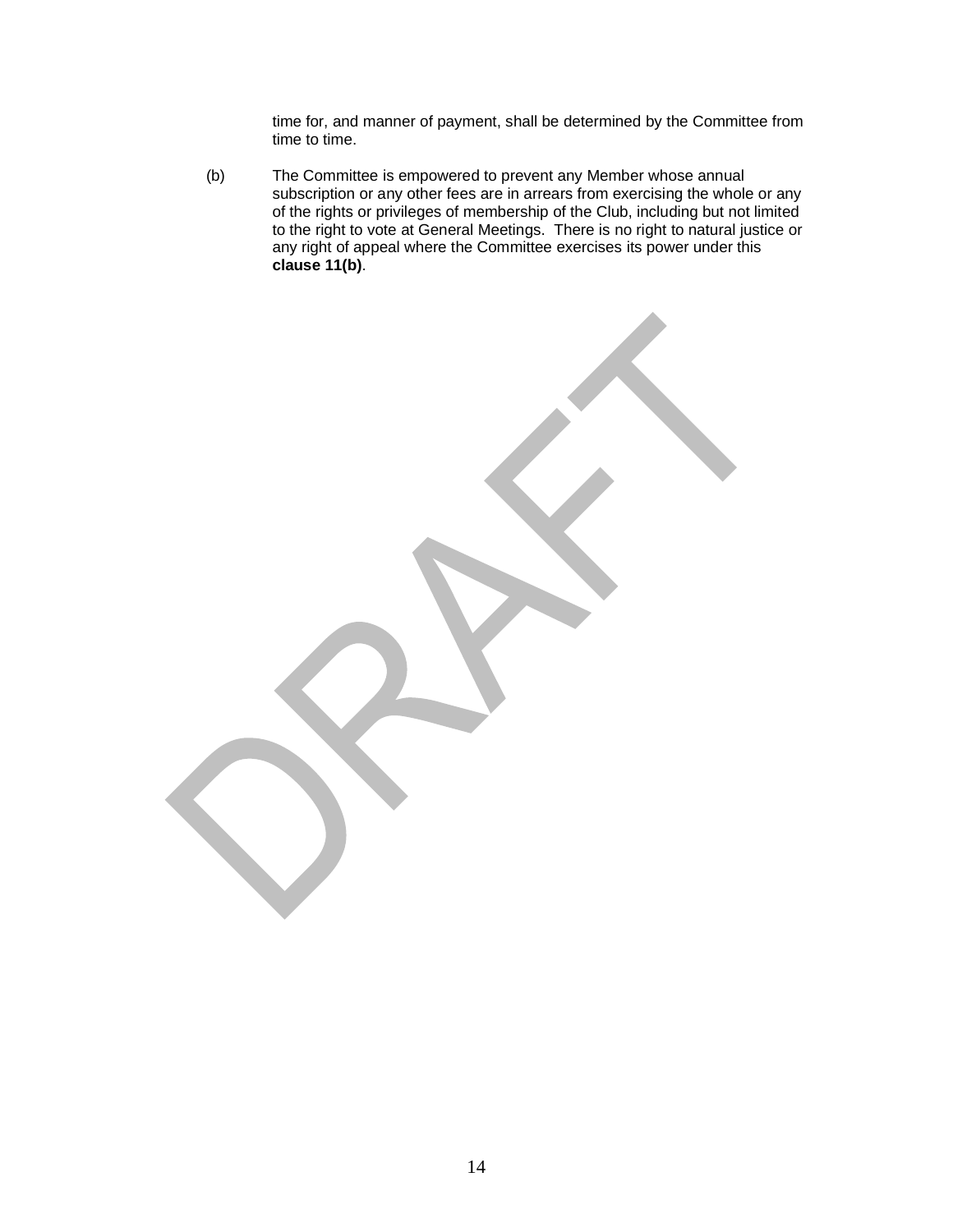# <span id="page-14-0"></span>Part 3 The committee

# <span id="page-14-1"></span>**12. POWERS OF THE COMMITTEE**

Subject to the Act and this Constitution, the business of the Club shall be managed and the powers of the Club shall be exercised by the Committee. In particular, the Committee shall act in accordance with the Objects and shall operate for the benefit of the Members and the Sport and community throughout the Local area.

# <span id="page-14-2"></span>**13. COMPOSITION AND MEMBERSHIP OF COMMITTEE**

- (a) The committee is to consist of:
	- (i) the office-bearers of the association, and
	- (ii) at least 3 ordinary committee members

each of whom is to be elected at the annual general meeting of the association under clause 15.

- (b) the total number of committee members is to be at least 7.
- (c) The office-bearers of the association are as follows:
	- (i) the president,
	- (ii) the vice president,
	- (iii) the treasurer,
	- (iv) the secretary.
- (d) A committee member may hold up to 3 offices (other than the office of president).
- (e) There is no maximum number of consecutive terms for which a committee member may hold office.
- (f) Each member of the committee is, subject to this constitution, to hold office until immediately before the election of committee members at the annual general meeting next following the date of the member's election, and is eligible for re-election.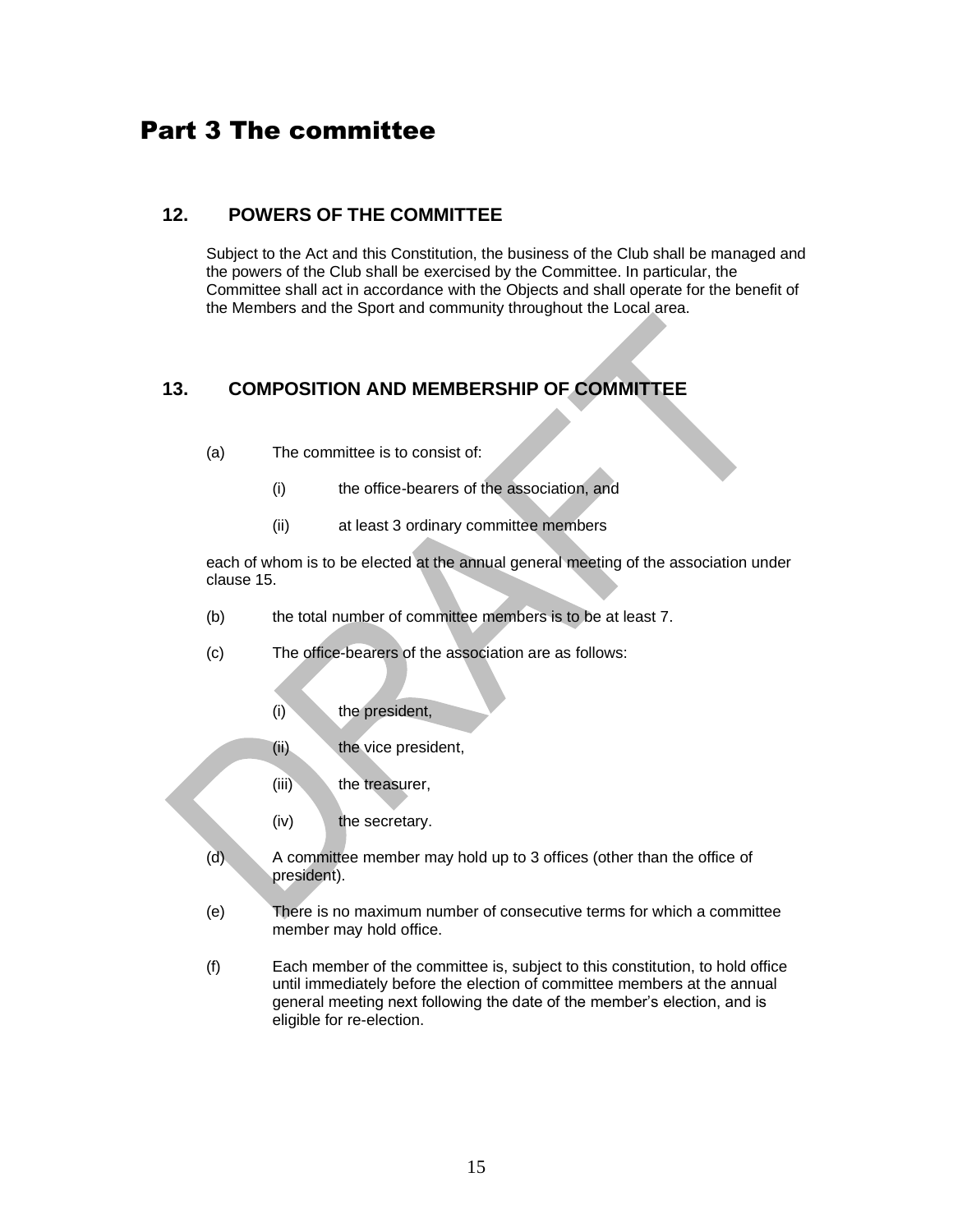# <span id="page-15-0"></span>**14. ELECTION OF COMMITTEE MEMBERS**

#### <span id="page-15-1"></span>**14.1 Nomination for Committee**

- (a) Nominations of candidates for election as office-bearers of the association or as ordinary committee members:
	- (i) must be made in writing and accompanied by the written consent of the candidate (which may be endorsed on the form of the nomination), and
	- (ii) must be delivered to the delegated committee member of the association prior to commencement of the annual general meeting at which the election is to take place.
	- (iii) Nominees for elected Committee member positions must declare any position they hold in the NSO or SSO.

#### <span id="page-15-2"></span>**14.2 Elections**

- (a) If insufficient nominations are received to fill all vacancies on the committee, the candidates nominated are taken to be elected and further nominations are to be received at the annual general meeting after commencement of proceedings.
- (b) If insufficient further nominations are received, any vacant positions remaining on the committee are taken to be casual vacancies.
- (c) If the number of nominations received is equal to the number of vacancies to be filled, the persons nominated are taken to be elected.
- (d) If the number of nominations received exceeds the number of vacancies to be filled, a ballot is to be held.
- (e) The ballot for the election of office-bearers and ordinary committee members of the committee is to be conducted at the annual general meeting in any usual and proper manner that the committee directs.
- (f) A person nominated as a candidate for election as an office-bearer or as an ordinary committee member of the association must be a member of the association.

# <span id="page-15-3"></span>**15. SECRETARY**

- (a) It is the duty of the secretary to keep minutes (whether in written or electronic form) of:
	- (i) all appointments of office-bearers and members of the committee, and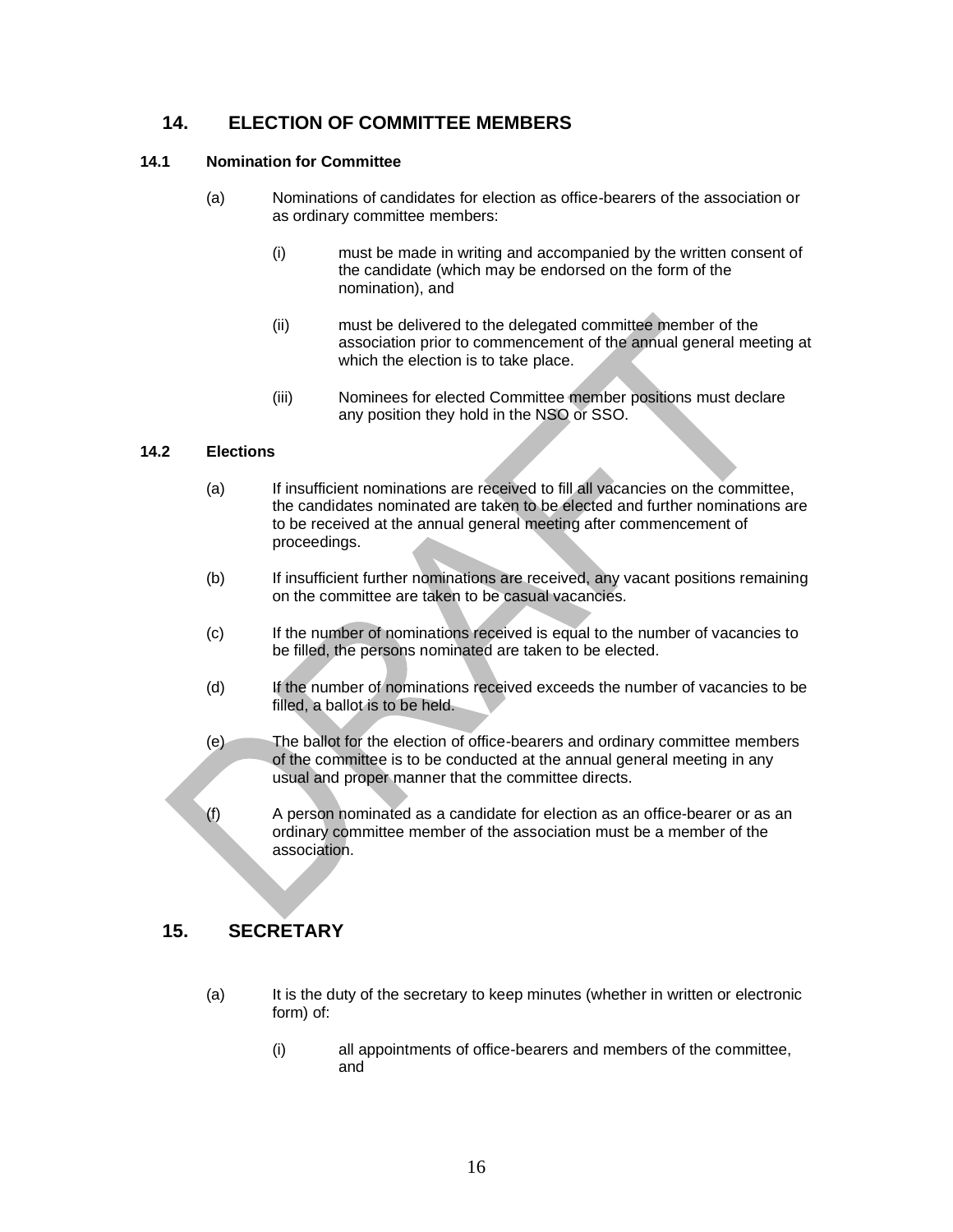- (ii) the names of members of the committee present at a committee meeting or a general meeting, and
- (iii) all proceedings at committee meetings and general meetings.

# <span id="page-16-0"></span>**16. TREASURER**

It is the duty of the treasurer of the association to ensure:

- (a) that all money due to the association is collected and received and that all payments authorised by the association are made, and
- (b) that correct books and accounts are kept showing the financial affairs of the association, including full details of all receipts and expenditure connected with the activities of the association.

# <span id="page-16-1"></span>**17. VACANCIES ON THE COMMITTEE**

#### <span id="page-16-2"></span>**17.1 Casual vacancies**

Any casual vacancy occurring in the position of Committee Member may be filled by the remaining Committee Members from among appropriately qualified persons. Any casual vacancy may only be filled for the remainder of the Committee Member's term under this Constitution.

#### <span id="page-16-3"></span>**17.2 Grounds for Termination of Committee Member**

In addition to the circumstances in which the office of a Committee Member becomes vacant by virtue of the Act, the office of a Committee Member becomes vacant if the Committee Member:

- (a) dies;
- (b) becomes bankrupt or makes any arrangement or composition with their creditors generally;
- (c) after reasonable consideration by the Committee, is determined by the Committee to have become Incapacitated and the Committee reasonably expects the Committee member will remain Incapacitated for a period exceeding 3 months, provided always that:
	- (i) the Committee member is first given the opportunity to make written or oral submissions to the Committee before a determination is made; and
	- (ii) any determination made under this **clause 17.2** shall be made with the Committee Members acting reasonably; or
- (d) resigns their office in writing to the Club;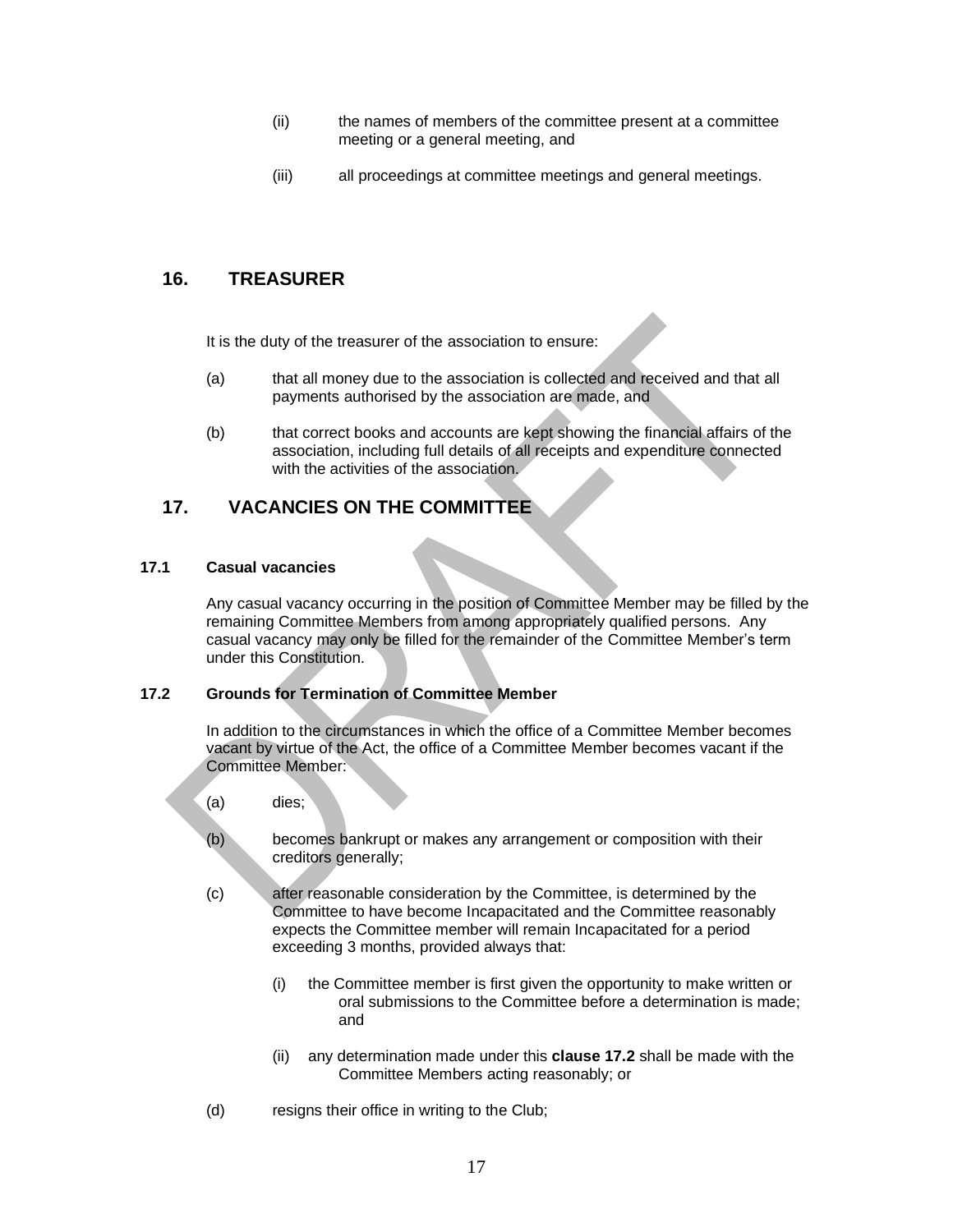- (e) is absent without the consent of the committee from 3 consecutive meetings of the committee;
- (f) holds any office of employment with the Club without the approval of the Committee;
- (g) is directly or indirectly interested in any contract or proposed contract with the Club and fails to declare the nature of that interest;
- (h) in the reasonable opinion of the Committee (but subject always to this Constitution) has:
	- (i) acted in a manner unbecoming or prejudicial to the Objects and interests of the Club;
	- (ii) brought themselves or the Club into disrepute;
- (i) is removed by Special Resolution; or
- (j) would otherwise be prohibited from being a Committee Member of a corporation under the *Corporations Act 2001 (Cth.)*.

# <span id="page-17-0"></span>**18. COMMITTEE MEETINGS AND QUORUM**

#### <span id="page-17-1"></span>**18.1 Committee to Meet**

The Committee shall meet as often as is deemed necessary in every calendar year for the dispatch of business (and shall be at least as often as is required under the Act). Subject to this Constitution, it may adjourn and otherwise regulate its meetings as it thinks fit. A Committee Member may at any time convene a meeting of the Committee within a reasonable time.

#### <span id="page-17-2"></span>**18.2 Decisions of The Committee**

Subject to this Constitution, questions arising at any meeting of the Committee shall be decided by a majority of votes and a determination of a majority of Committee members shall for all purposes be deemed a determination of the Committee. All committee members shall have one (1) vote on any question. Where voting is equal, the chair may exercise a casting vote. If the chair does not exercise a casting vote, the motion will be lost.

#### <span id="page-17-3"></span>**18.3 Notice of Committee Meetings**

(a) Oral or written notice of a meeting of the committee must be given by the secretary to each member of the committee at least 48 hours (or any other period that may be unanimously agreed on by the members of the committee) before the time appointed for the holding of the meeting.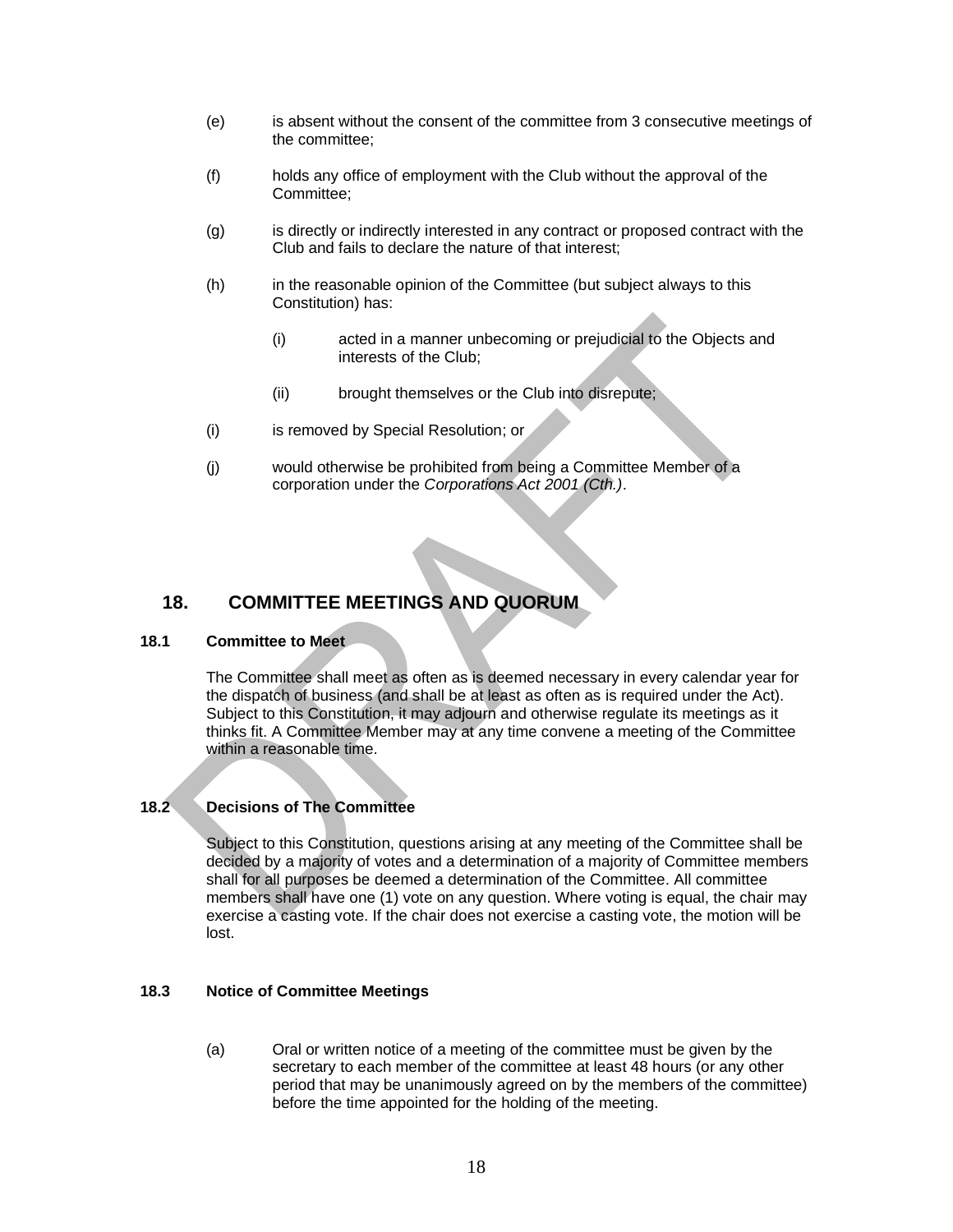- (b) Notice of a meeting given under subclause (3) must specify the general nature of the business to be transacted at the meeting and no business other than that business is to be transacted at the meeting, except business which the committee members present at the meeting unanimously agree to treat as urgent business.
- (c) Notice of a meeting given under subclause (3) must specify the general nature of the business to be transacted at the meeting and no business other than that business is to be transacted at the meeting, except business which the committee members present at the meeting unanimously agree to treat as urgent business.

#### <span id="page-18-0"></span>**18.4 Resolutions Not in Meeting**

- (a) A resolution in writing that has been signed or assented to by any form of visible or other electronic communication by all the Committee members for the time being present in Australia shall be as valid and effectual as if it had been passed at a meeting of Committee members duly convened and held. Any such resolution may consist of several documents in like form each signed by one or more of the Committee members.
- <span id="page-18-2"></span><span id="page-18-1"></span>(b) Without limiting the power of the Committee to regulate its meetings as it thinks fit, a meeting of the Committee may be held where one or more of the Committee members is not physically present at the meeting, provided that:
	- (i) all persons participating in the meeting are able to communicate with each other effectively, simultaneously and instantaneously whether by means of telephone or other form of communication;
	- (ii) notice of the meeting is given to all the Committee members entitled to notice in accordance with the usual procedures agreed upon or laid down from time to time by the Committee or this Constitution. The notice will specify that Committee members are not required to be present in person;
	- (iii) if a failure in communications prevents **clause 18.[3\(b\)](#page-18-1)[\(i\)](#page-18-2)** from being satisfied by the number of Committee members which constitutes a quorum, and none of such Committee members are present at the place where the meeting is deemed by virtue of the further provisions of this clause to be held, then the meeting shall be suspended until **clause 18.[3\(b\)](#page-18-1)[\(i\)](#page-18-2)** is satisfied again. If such condition is not satisfied within fifteen (15) minutes from the interruption, the meeting shall be deemed to have been terminated or adjourned; and (iv) any meeting held where one or more of the Committee members is
		- not physically present shall be deemed to be held at the place specified in the notice of the meeting, provided a Committee members is there present. If no Committee members is there present, the meeting shall be deemed to be held at the place where the chair of the meeting is located.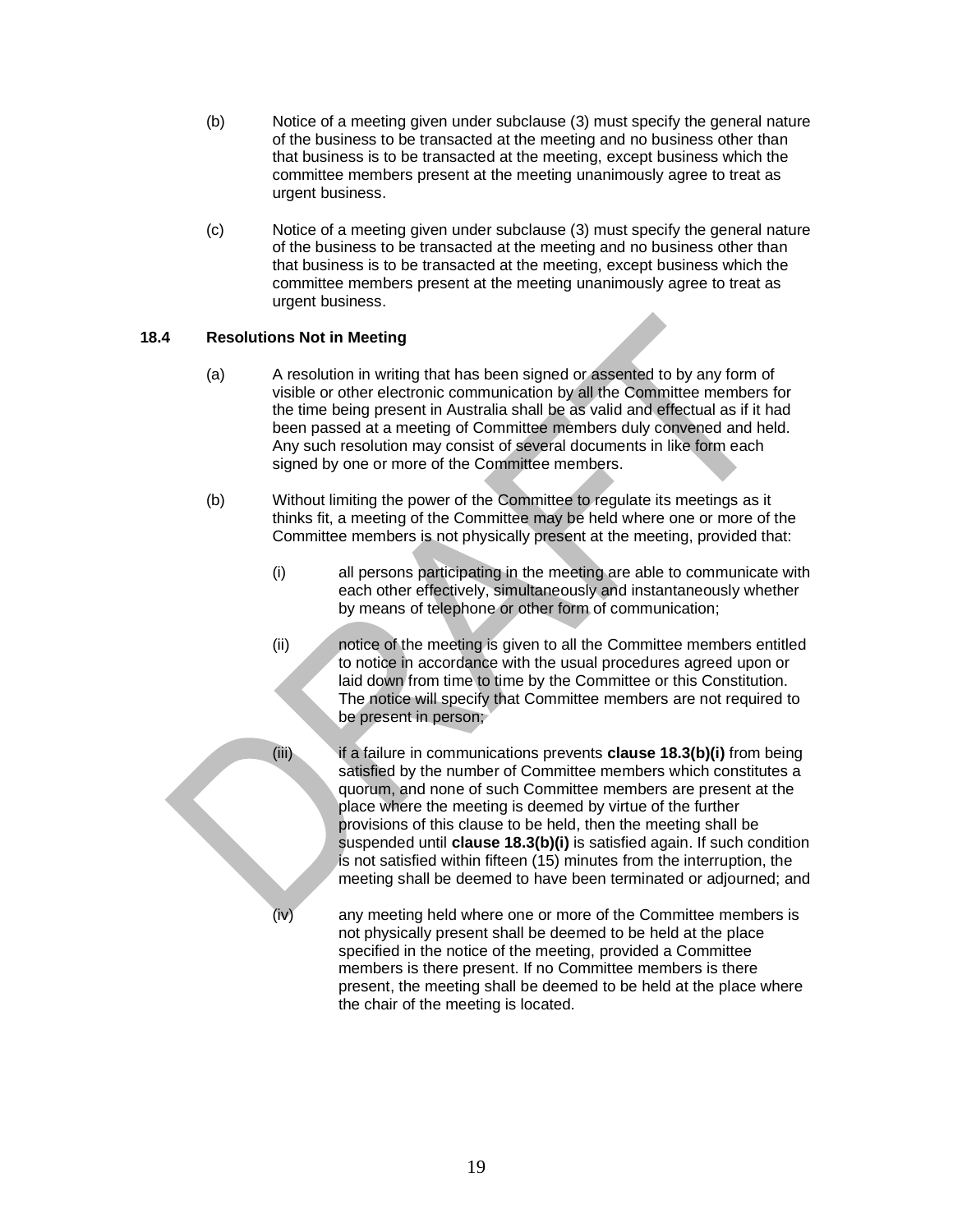#### <span id="page-19-0"></span>**18.5 Quorum**

At meetings of the Committee the number of Committee members whose presence is required to constitute a quorum is half of the elected committee members plus one. A quorum must remain present throughout the meeting.

- (a) No business is to be transacted by the committee unless a quorum is present and if, within half an hour of the time appointed for the meeting, a quorum is not present, the meeting is to stand adjourned to the same place and at the same hour of the same day in the following week.
- (b) If at the adjourned meeting a quorum is not present within half an hour of the time appointed for the meeting, the meeting is to be dissolved.

#### <span id="page-19-1"></span>**18.6 Chair**

The Committee shall appoint a chair from among its office bearers. The chair will act as chair of any Committee meeting or General Meeting at which they are present. If the chair is not present, or is unwilling or unable to preside at a Committee meeting the remaining committee members shall appoint another committee member to preside as chair for that meeting only.

#### <span id="page-19-2"></span>**18.7 Conflict of Interest**

A Committee member shall declare their interest in any contractual, selection, disciplinary, or financial matter in which a conflict of interest arises or may arise. He shall, unless otherwise determined by the Committee, absent themself from discussions of such matters and shall not be entitled to vote in respect of such matters. If the Committee member casts a vote, the vote shall not be counted. If there is any uncertainty as to whether it is necessary for a Committee member to absent themself from discussions and refrain from voting, the issue should be immediately determined by the Committee. If this is not possible, the matter shall be adjourned or deferred.

#### <span id="page-19-3"></span>**18.8 Disclosure of Interests**

- (a) The nature of the interest of a Committee member must be declared at the meeting of the Committee at which the relevant matter is first taken into consideration, if the interest then exists. In any other case, the interest should be disclosed to the Committee at the next meeting of the Committee. If a Committee member becomes interested in a matter after it is made or entered into, the declaration of the interest must be made at the first meeting of the Committee held after the Committee member interest has arisen.
- (b) All disclosed interests must also be disclosed to each annual General Meeting.

#### <span id="page-19-4"></span>**18.9 General Disclosure**

A general notice stating that a Committee member is a member of any specified firm or company and that they are 'interested' in all transactions with that firm or company is sufficient declaration under **clause [18.8](#page-19-3)**. After such general notice, it is not necessary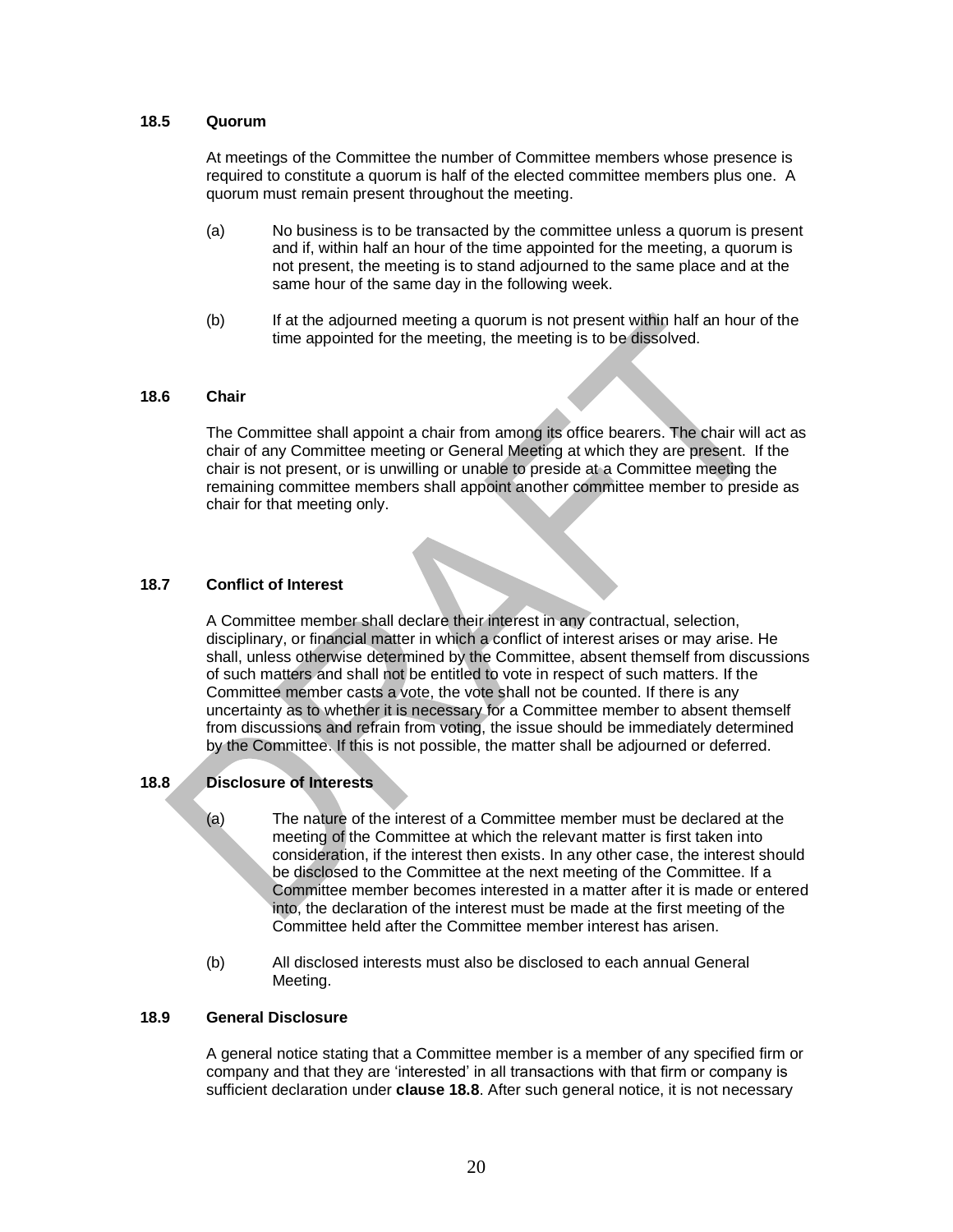for the Committee member to give a special notice regarding any particular transaction with that firm or company.

#### <span id="page-20-0"></span>**18.10 Recording Disclosures**

Any declaration made, any disclosure or any general notice given by a Committee member under **clauses 18.7, [18.8](#page-19-3)** and/or **[18.9](#page-19-4)** must be recorded in the minutes of the relevant meeting and otherwise in accordance with the Act.

#### <span id="page-20-1"></span>**19. DELEGATIONS**

#### <span id="page-20-2"></span>**19.1 Committee May Delegate Functions**

The Committee may, by instrument in writing, create, establish or appoint special committees, individual officers and consultants to carry out specific duties and functions. The Committee will determine what powers these committees are given. In exercising its power under this clause, the Committee should take into account broad stakeholder involvement.

#### <span id="page-20-3"></span>**19.2 Delegation by Instrument**

In the establishing instrument, the Committee may delegate such functions as are specified in the instrument, other than:

- (a) this power of delegation; and
- (b) a function imposed on the Committee by the Act, any other law or this Constitution.

#### <span id="page-20-4"></span>**19.3 Delegated Function Exercised in Accordance with Terms**

A function, the exercise of which has been delegated under this clause, may, while the delegation remains unrevoked, be exercised from time to time in accordance with the terms of the delegation.

#### <span id="page-20-5"></span>**19.4 Procedure of Delegated Entity**

The procedures for any entity exercising delegated power shall, subject to this Constitution and with any necessary or incidental amendment, be the same as that applicable to meetings of the Committee under **clause 18**. The entity exercising delegated powers shall make decisions in accordance with the Objects, and it shall promptly provide the Committee with details of all material decisions. The entity shall also provide any other reports, minutes and information as required by the Committee from time to time.

#### <span id="page-20-6"></span>**19.5 Delegation May Be Conditional**

A delegation under this clause may be made subject to certain conditions or limitations regarding the exercise of any function. These may be specified in the delegation.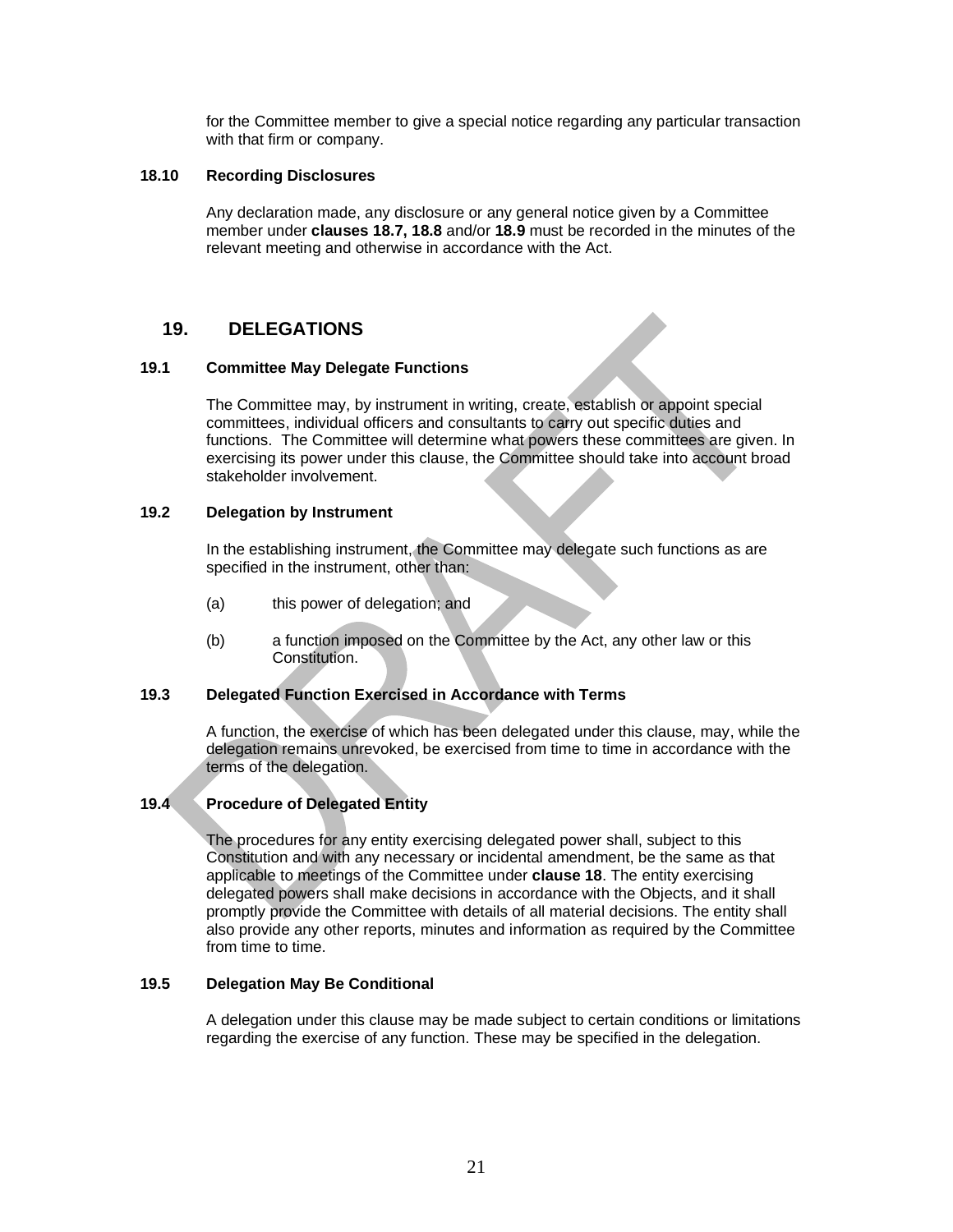# <span id="page-21-0"></span>**19.6 Revocation of Delegation**

The Committee may by resolution and/or instrument in writing, at any time revoke wholly or in part any delegation made under this clause. The Committee may also amend or repeal any decision made by a body or person under this **clause 19**.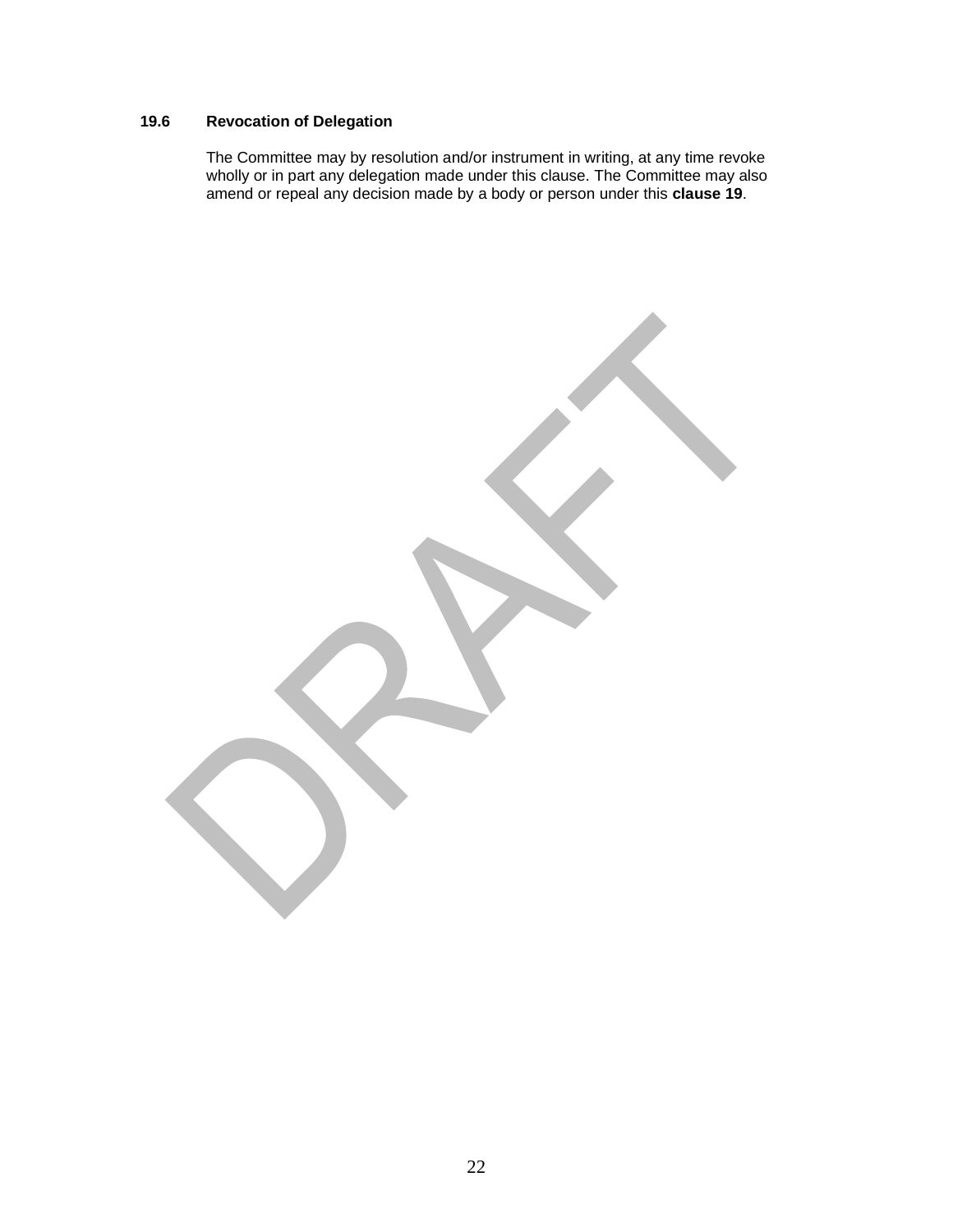# <span id="page-22-0"></span>Part 4 General meetings

# <span id="page-22-1"></span>**20. ANNUAL GENERAL MEETINGS – HOLDING OF**

- (a) The association must hold its first annual general meeting within 18 months after its registration under the Act.
- (b) The association must hold its annual general meetings:
	- (i) within 6 months after the close of the association's financial year, or
	- (ii) within any later time that may be allowed or prescribed under section 37 (2) (b) of the Act.

# <span id="page-22-2"></span>**21. ANNUAL GENERAL MEETINGS**

#### <span id="page-22-3"></span>**21.1 Calling of**

- (a) The annual general meeting of the association is, subject to the Act and to clause 25, to be convened on the date and at the place and time that the committee thinks fit.
- (b) The association must hold its annual general meetings:
	- (i) within 6 months after the close of the association's financial year, or
	- (ii) within any later time that may be allowed or prescribed under section 37 (2) (b) of the Act.

#### <span id="page-22-4"></span>**21.2 Business**

In addition to any other business which may be transacted at an annual general meeting, the business of an annual general meeting is to include the following:

- (a) to confirm the minutes of the last preceding annual general meeting and of any special general meeting held since that meeting,
- (b) to receive from the committee reports on the activities of the association during the last preceding financial year,
- (c) to elect office-bearers of the association and ordinary committee members,
- (d) to receive and consider any financial statement or report required to be submitted to members under the Act.

An annual general meeting must be specified as that type of meeting in the notice convening it.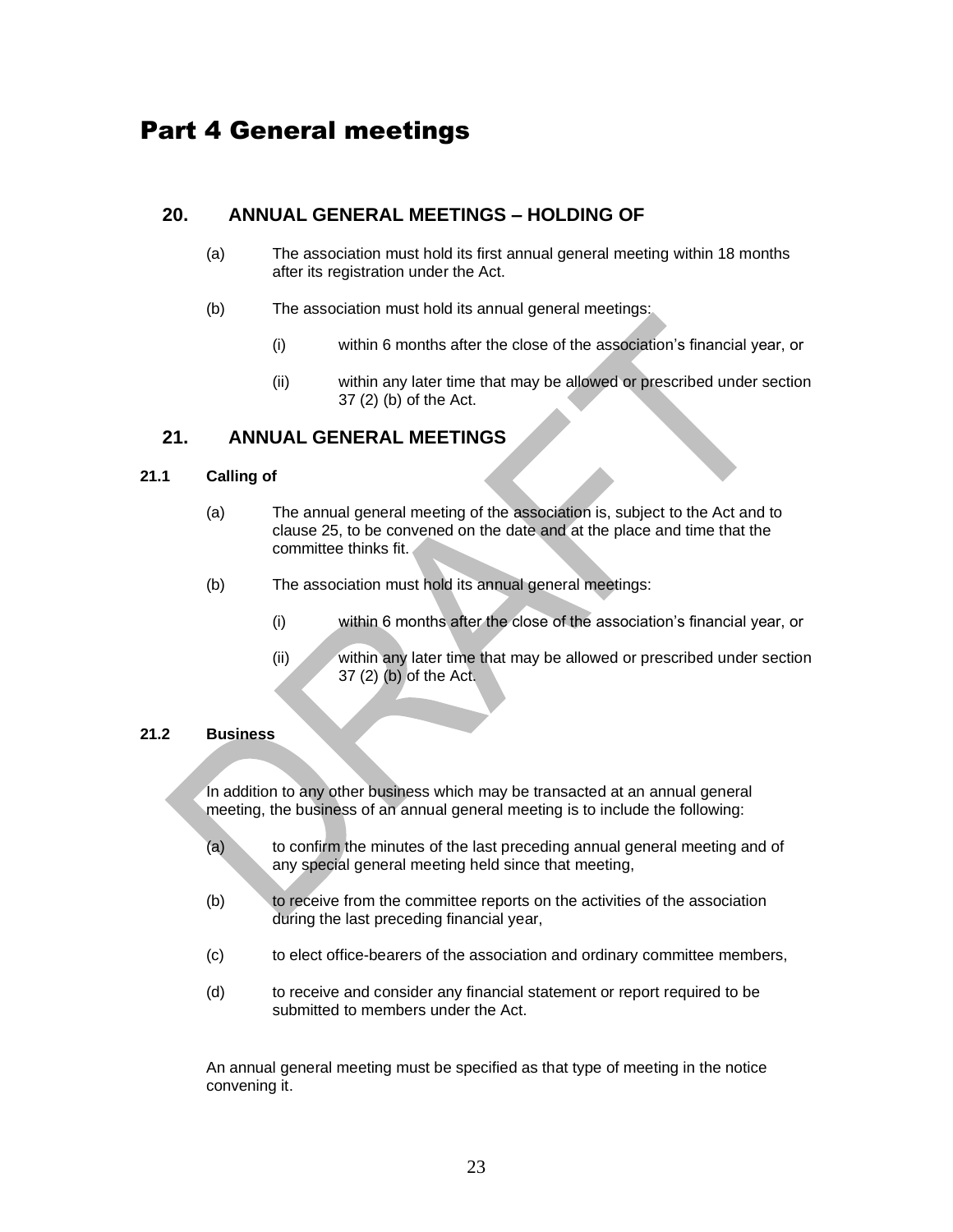# <span id="page-23-0"></span>**22. SPECIAL GENERAL MEETINGS – CALLING OF**

#### <span id="page-23-1"></span>**22.1 Special General Meetings May be Held**

The committee may, whenever it thinks fit, convene a special general meeting of the association.

#### <span id="page-23-2"></span>**22.2 Requisition of Special General Meetings**

- (a) The secretary will convene a special General Meeting when at least five per cent (5%) of Members entitled to vote submit a requisition in writing.
- (b) The requisition for a special General Meeting shall state the object(s) of the meeting, be signed by the Members making the requisition and be sent to the Club. The requisition may consist of several documents in a like form, each signed by one (1) or more of the Members making the requisition.
- (c) If the Committee does not cause a special General Meeting to be held one (1) month after the date in which the requisition is sent to the Club, the Members making the requisition, or any of them, may convene a special General Meeting to be held no later than three (3) months after that date.
- (d) A special General Meeting convened by Members under this Constitution shall be convened in the same manner, or as close as possible, as those convened by the Committee.

# <span id="page-23-3"></span>**23. NOTICE OF GENERAL MEETING**

- (a) Notice of every General Meeting shall be given to every Life Member and Individual Member entitled to receive notice. Notices shall be sent to the addresses appearing in the Club's Register. The auditor and Committee members shall also be entitled to receive notice of every General Meeting. No other person shall be entitled, as of right, to receive notices of General Meetings.
- (b) A notice of a General Meeting shall specify the place, day and hour of the meeting and shall state the business to be transacted at the meeting.
- (c) At least twenty-one (21) days' notice of a General Meeting shall be given to those Members entitled to receive notice, together with:
	- (i) the agenda for the meeting; and
	- (ii) any notice of motion received from Members entitled to vote.
- (d) Notice of every General Meeting shall be given in the manner in **clause 33.**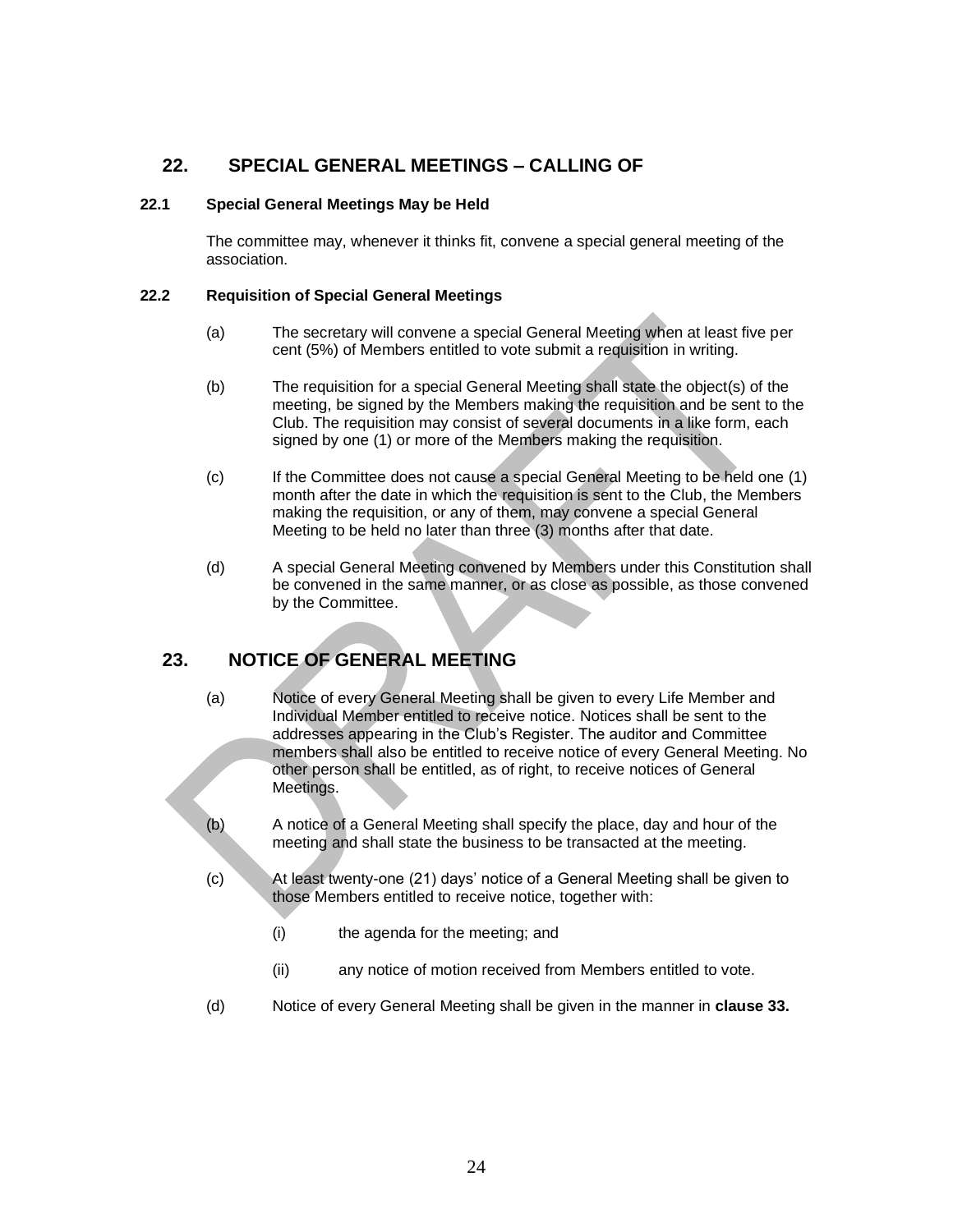# <span id="page-24-0"></span>**24. PROCEEDINGS AT GENERAL MEETINGS**

#### <span id="page-24-1"></span>**24.1 Quorum**

- (a) No item of business is to be transacted at a general meeting unless a quorum of members entitled under this constitution to vote is present during the time the meeting is considering that item.
- (b) Five members present (being members entitled under this constitution to vote at a general meeting) constitute a quorum for the transaction of the business of a general meeting.
- (c) If within half an hour after the appointed time for the commencement of a general meeting a quorum is not present, the meeting:
- (d) if convened on the requisition of members is to be dissolved, and
- (e) in any other case is to stand adjourned to the same day in the following week at the same time and (unless another place is specified at the time of the adjournment by the person presiding at the meeting or communicated by written notice to members given before the day to which the meeting is adjourned) at the same place.
- (f) If at the adjourned meeting a quorum is not present within half an hour after the time appointed for the commencement of the meeting, the members present (being at least 3) are to constitute a quorum

#### <span id="page-24-2"></span>**24.2 Chair to Preside**

The chair of the Committee shall, subject to this Constitution, preside as chair at every General Meeting except:

- (a) in relation to any election for which the chair is a nominee; or
- (b) where a conflict of interest exists.

If the chair is not present, or is unwilling or unable to preside, the Member present shall appoint another Committee Member to preside as chair for that meeting only.

#### <span id="page-24-3"></span>**24.3 Adjournment of Meeting**

- (a) The chairperson of a general meeting at which a quorum is present may, with the consent of the majority of members present at the meeting, adjourn the meeting from time to time and place to place, but no business is to be transacted at an adjourned meeting other than the business left unfinished at the meeting at which the adjournment took place.
- (b) When a meeting is adjourned for thirty (30) days or more, notice of the adjourned meeting shall be given as in the case of an original meeting.
- (c) Except as provided in subclauses (b), notice of an adjournment of a general meeting or of the business to be transacted at an adjourned meeting is not required to be given.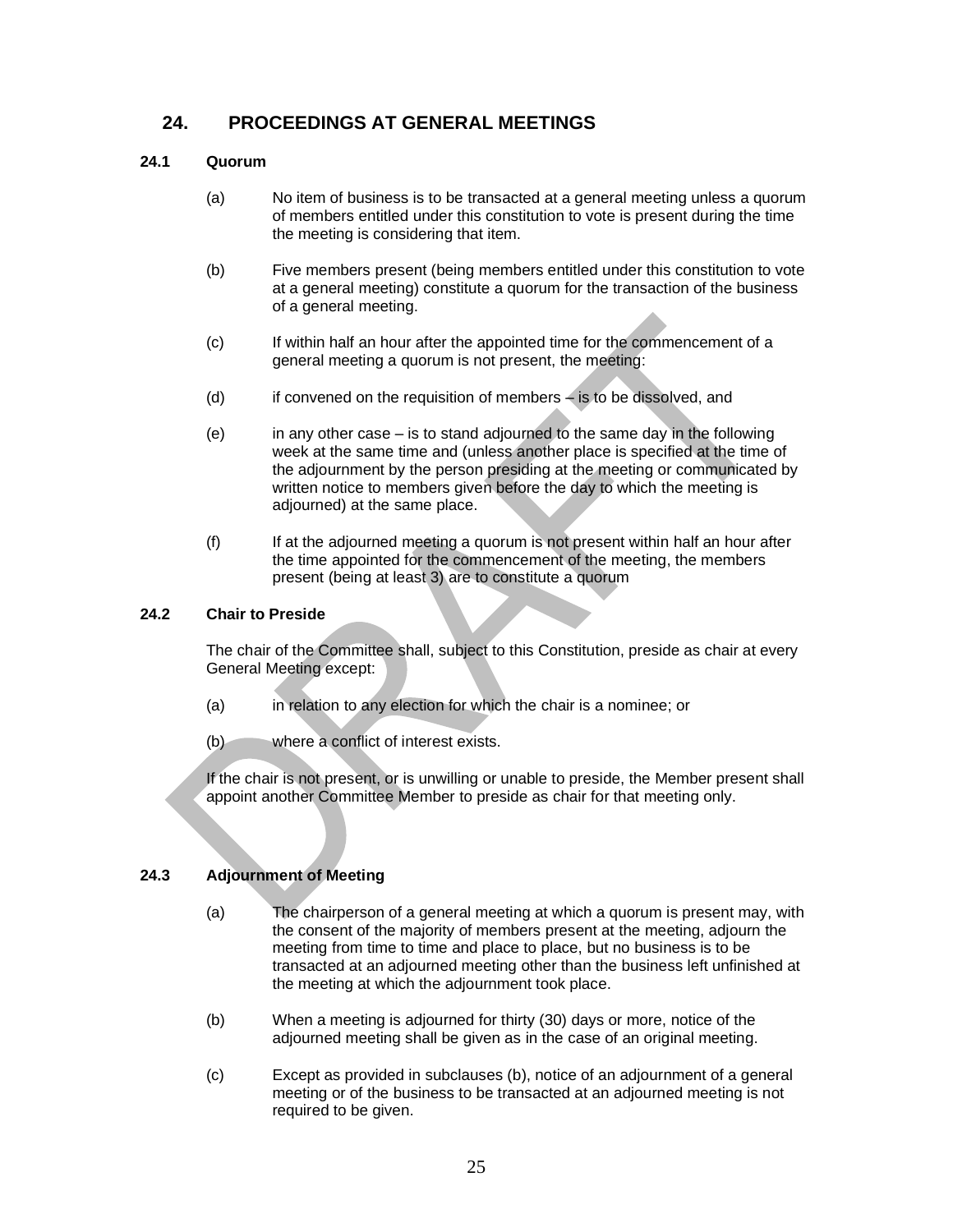#### <span id="page-25-0"></span>**24.4 Voting Procedure**

A question arising at a general meeting of the association is to be determined by:

- (a) a show of hands or, if the meeting is one to which clause 37 applies, any appropriate corresponding method that the committee may determine, or
- (b) if on the motion of the chairperson or if 5 or more members present at the meeting decide that the question should be determined by a written ballot-a written ballot.

#### <span id="page-25-1"></span>**24.5 Recording of Determinations**

Unless a poll is demanded under **clause 24**, the chair's declaration shall be conclusive evidence of the result of a resolution decided by a show of hands. The declaration does not need to record the number of votes in favour of or against the resolution; the result of the resolution must be recorded in the Club's book of proceedings.

#### <span id="page-25-2"></span>**24.6 Where Poll Demanded**

If a poll is duly demanded under **clause 24.4** it shall be taken in such a manner and either at once or after an interval or adjournment or otherwise as the chair directs. The result of the poll shall be the resolution of the meeting.

## <span id="page-25-3"></span>**25. SPECIAL RESOLUTIONS**

A special resolution may only be passed by the association in accordance with section 39 of the Act. A special resolution is only passed if it is supported by at least threequarters of the votes cast by members of the club who, under the constitution are entitled to vote.

# <span id="page-25-4"></span>**26. VOTING AT GENERAL MEETINGS**

#### <span id="page-25-5"></span>**26.1 Members Entitled to Vote**

- (a) On any question arising at a general meeting of the association a member has one vote only.
- (b) A member is not entitled to vote at any general meeting of the association unless all money due and payable by the member to the association has been paid.
- (c) A member is not entitled to vote at any general meeting of the association if the member is under 18 years of age.

#### <span id="page-25-6"></span>**26.2 Casting Vote**

In the case of an equality of votes on a question at a general meeting, the president, vice president and secretary are entitled to confer to exercise a single, combined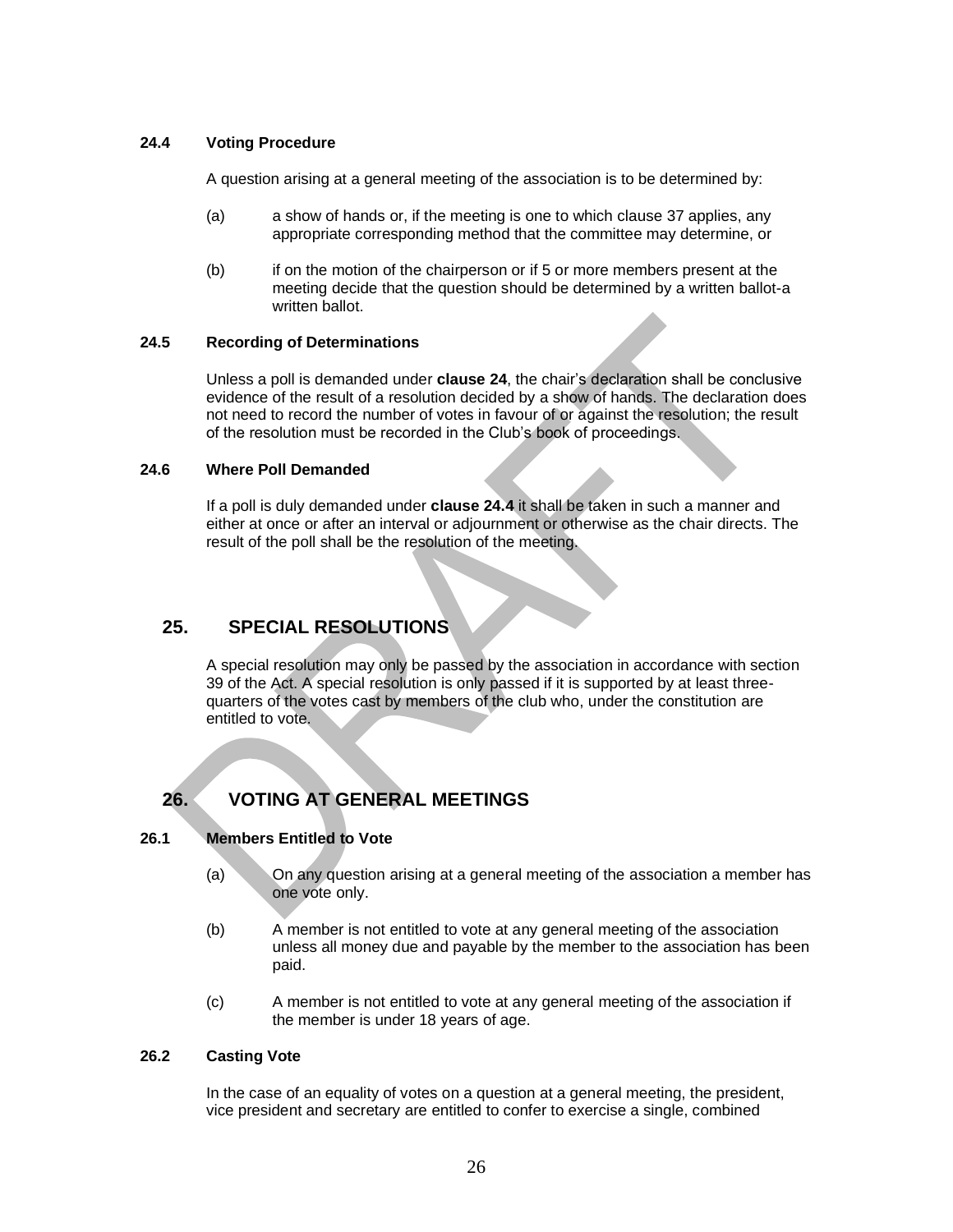second or casting vote. This casting vote is to be the unanimous or two- thirds majority determination of the president, vice president and secretary.

#### <span id="page-26-0"></span>**26.3 Proxy votes not permitted**

Proxy voting must not be undertaken at or in respect of a general meeting.

#### <span id="page-26-1"></span>**26.4 Postal or electronic ballots**

No motion shall be determined by a postal or electronic ballot unless determined by the Committee. If the Committee so determines, the postal or electronic ballot shall be conducted under procedures determined by the Committee from time to time.

#### <span id="page-26-2"></span>**26.5 Use of technology at general meetings**

- (a) A general meeting may be held at 2 or more venues using any technology approved by the committee that gives each of the association's members a reasonable opportunity to participate.
- (b) A member of an association who participates in a general meeting using that technology is taken to be present at the meeting and, if the member votes at the meeting, is taken to have voted in person.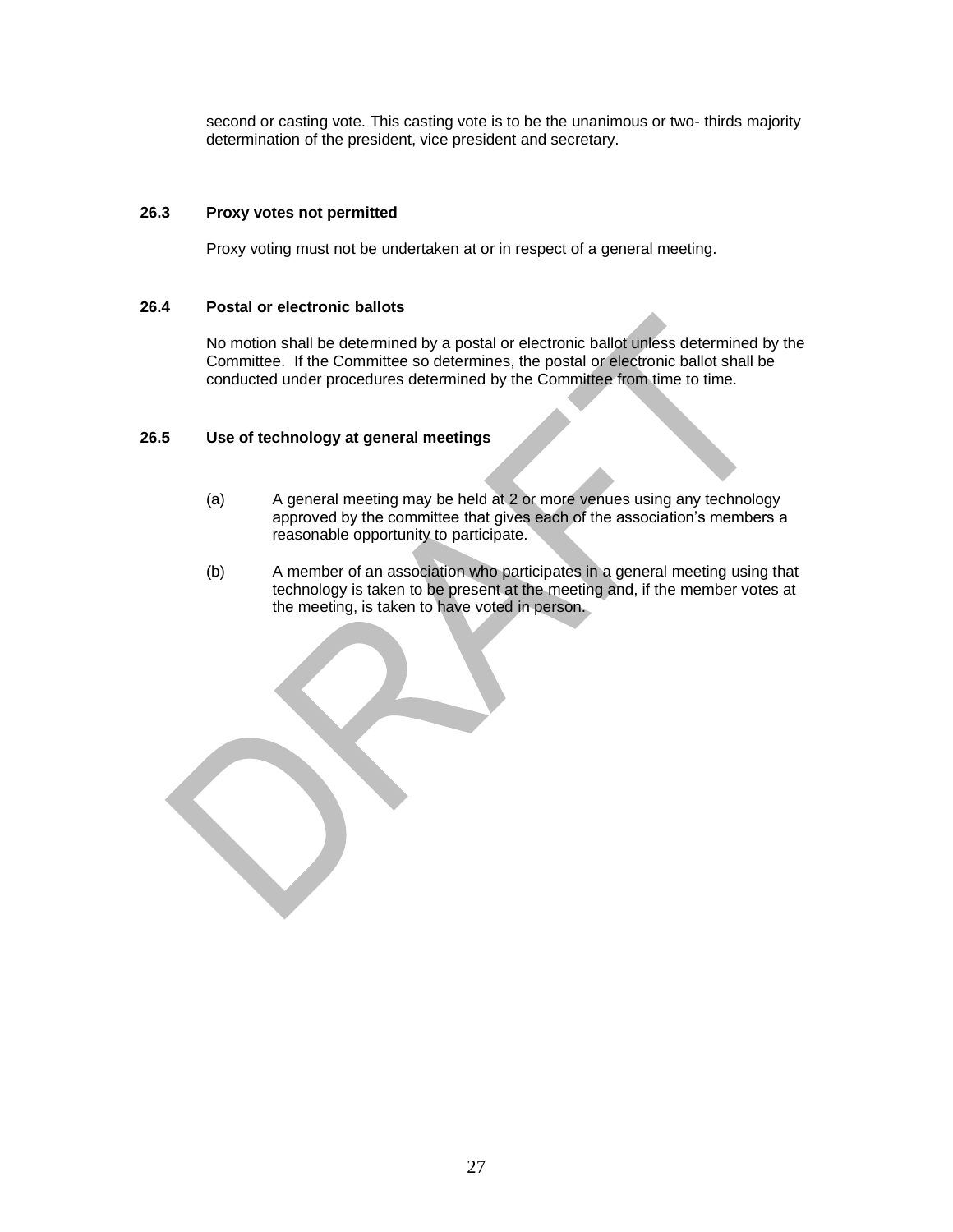# Part 5 Miscellaneous

# <span id="page-27-0"></span>**27. INCOME**

- (a) Income and property of the Association shall be:
	- (i) derived from such sources; and
	- (ii) managed in such manner;

as the Committee determines from time to time subject always to the Act and this Constitution.

- <span id="page-27-1"></span>(b) The income and property of the Club shall be applied solely towards the promotion of the Objects.
- <span id="page-27-2"></span>(c) Except as prescribed in this Constitution or the Act:
	- (i) no portion of the income or property of the Club shall be paid or transferred, directly or indirectly, by way of dividend, bonus or otherwise to any Member or Committee member; and
	- (ii) no remuneration or other benefit in money or money's worth shall be paid or given by the Club to any Member who holds any office of the Club.
- (d) Nothing in **clauses [27\(b\)](#page-27-1)** or **[27\(c\)](#page-27-2)** shall prevent payment in good faith to any Member for:
	- (i) any services actually rendered to the Club whether as an employee, Committee member or otherwise;
	- (ii) goods supplied to the Club in the ordinary and usual course of operation;
	- (iii) interest on money borrowed from any Member;
	- (iv) rent for premises demised or let by any Member to the Club; or
	- (v) any out-of-pocket expenses incurred by a Member on behalf of the Club;

provided that any such payment shall not exceed the amount ordinarily payable between ordinary commercial parties dealing at arm's length in a similar transaction.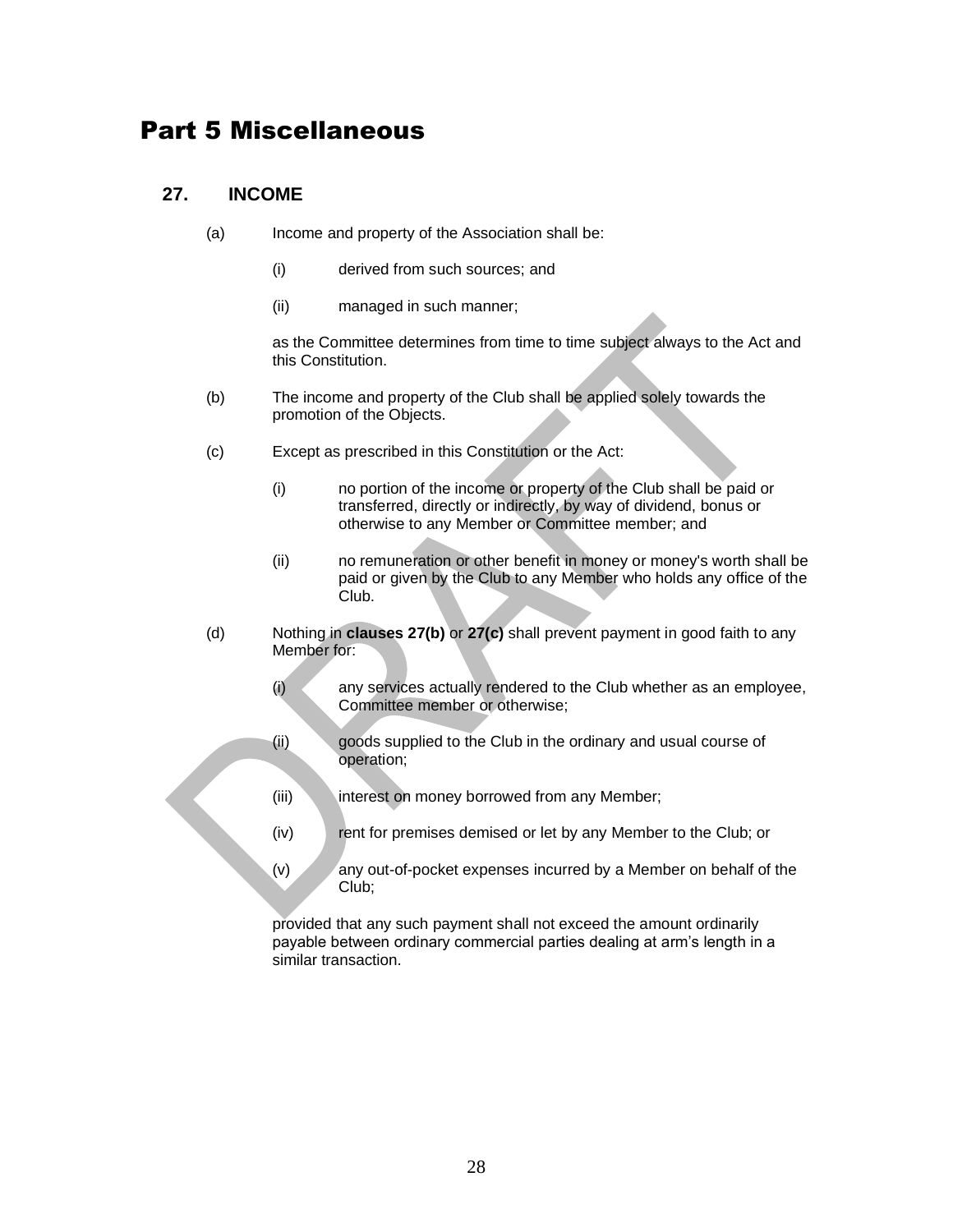# <span id="page-28-0"></span>**28. ASSOCIATION IS NON-PROFIT**

Subject to the Act and the Regulation, the association must apply its funds and assets solely in pursuance of the objects of the association and must not conduct its affairs so as to provide a pecuniary gain for any of its members.

# <span id="page-28-1"></span>**29. WINDING UP**

- (a) Subject to this Constitution the Club may be wound up or cancelled in accordance with the Act.
- (b) The liability of the Members of the Club is limited.
- (c) Every Individual Member undertakes to contribute to the assets of the Club if it is wound up or cancelled while they are a Member, or within one year after ceasing to be a Member, for payment of the debts and liabilities of the Club contracted before the time at which they ceased to be a Member and towards the costs, charges and expenses of winding up or cancelling the registration of the Club, such an amount not exceeding one dollar (\$1.00).

# <span id="page-28-2"></span>**30. DISTRIBUTION OF PROPERTY ON WINDING UP**

If upon winding up or cancellation of the Club there remains, after satisfaction of all its debts and liabilities, any assets or property, they shall not be paid to or distributed among the Members. Instead, the assets or property shall be given or transferred to another organisation(s) that has objects similar to those of the Club. Such organisation(s) must prohibit the distribution of its income and property among its members to an extent at least as great as that imposed on the Club by this Constitution. Such organisation(s) will be determined by the Members in a General Meeting at or before the time of winding up or cancellation. If this does not occur, the decision is to be made by a judge of the Supreme Court of New South Wales or other Court as may have or acquire jurisdiction in the matter

# <span id="page-28-3"></span>**31. CHANGE OF NAME, OBJECTS AND CONSTITUTION**

#### <span id="page-28-4"></span>**31.1 Change of the Associations Name**

An application for registration of a change in the association's name, object or constitution in accordance with section 10 of the Act is to be made by the public officer or a committee member.

#### <span id="page-28-5"></span>**31.2 Change to the Objects and Constitution**

This Constitution shall not be altered except by Special Resolution.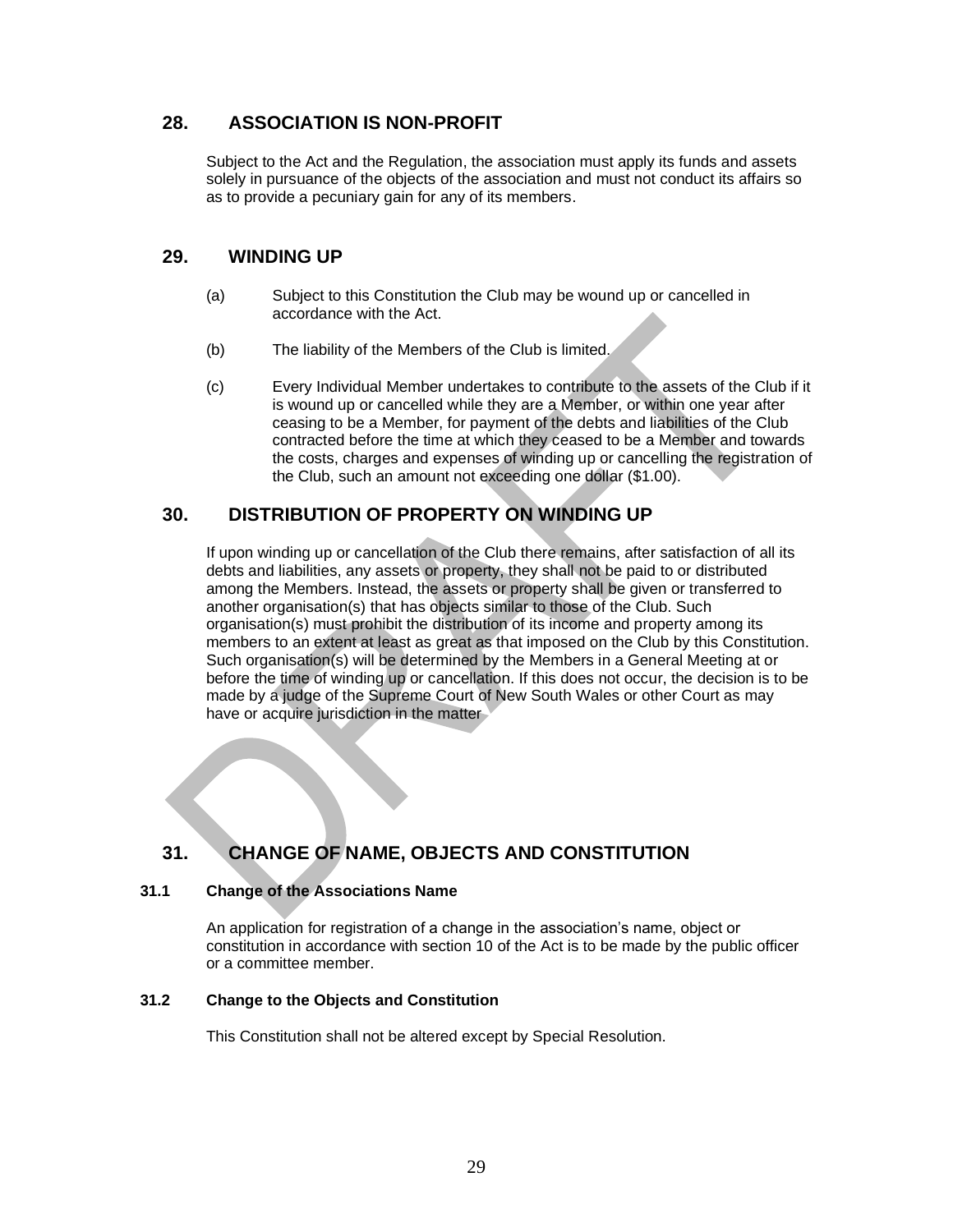# <span id="page-29-0"></span>**32. RECORDS AND ACCOUNTS**

#### <span id="page-29-1"></span>**32.1 Records**

The Club shall establish and maintain proper records and minutes concerning all of its transactions, business, meetings and dealings (including those of the Club and the Committee). It shall produce these as appropriate at each Committee or General Meeting.

#### <span id="page-29-2"></span>**32.2 Records Kept in Accordance with the Act**

- (a) Except as otherwise provided by this constitution, all records, books and other documents relating to the association must be kept in New South Wales:
- (b) at the main premises of the association, in the custody of the public officer or a member of the association (as the committee determines), or
- (c) if the association has no premises, at the association's official address, in the custody of the public officer.

## <span id="page-29-3"></span>**32.3 Committee to Submit Accounts**

The Committee shall submit the Club's statements of account to the Members at the annual General Meeting in accordance with this Constitution and the Act.

#### <span id="page-29-4"></span>**32.4 Accounts to be available to Members**

The following documents must be open to inspection, free of charge, by a member of the association at any reasonable hour:

- (i) records, books and other financial documents of the association,
- (ii) this constitution,
- (iii) minutes of all committee meetings and general meetings of the association.
- (b) A member of the association may obtain a copy of any of the documents referred to in subclause (1) on payment of a fee of not more than \$1 for each page copied.
- (c) Despite subclauses (1) and (2), the committee may refuse to permit a member of the association to inspect or obtain a copy of records of the association that relate to confidential, personal, employment, commercial or legal matters or where to do so may be prejudicial to the interests of the association.

#### <span id="page-29-5"></span>**32.5 Negotiable Instruments**

All cheques, promissory notes, bankers' drafts, bills of exchange and other negotiable instruments, and all receipts for money paid to the Club, shall be signed, drawn, accepted, endorsed or otherwise executed, as the case may be, by any two (2) duly authorised Committee members or in such other manner as the Committee determines.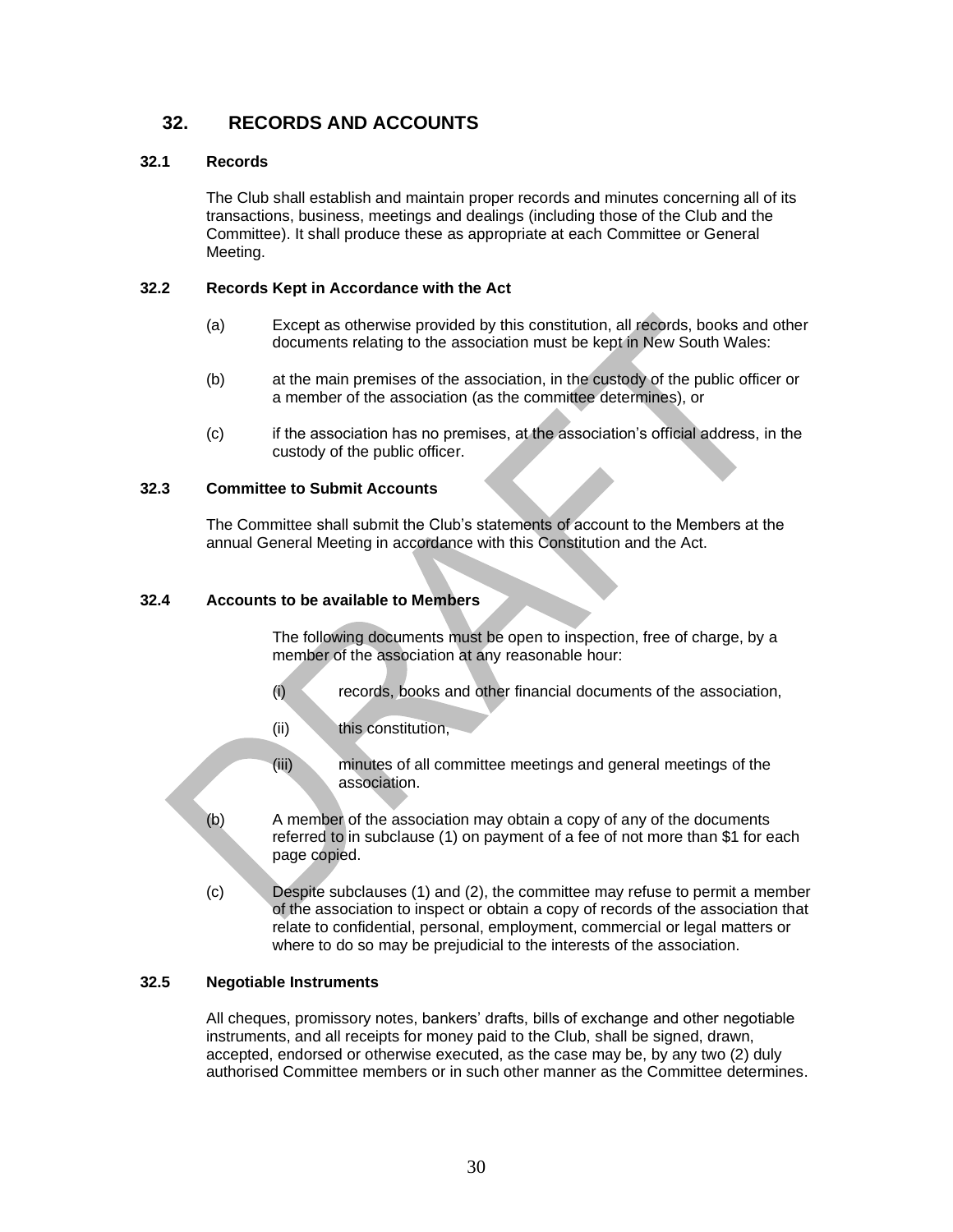# <span id="page-30-0"></span>**33. NOTICES**

- (a) Notices may be given by the Club to any person entitled under this Constitution to receive any notice. The notice can be:
	- (i) sent by pre-paid post to the Member's registered address or; or
	- (ii) sent by facsimile transmission or by electronic mail to the Member's facsimile number or electronic mail address; or
	- (iii) prominently posted on the Club's website.
- (b) Where a notice is sent by post, service of the notice shall be deemed to be effected by properly addressing, prepaying and posting the notice. Service of the notice is deemed to have been effected three days after posting.
- (c) Where a notice is sent by facsimile transmission, service of the notice shall be deemed to be effected upon receipt of a confirmation report confirming the facsimile was sent to/or received at the facsimile number to which it was sent.
- (d) Where a notice is sent by electronic mail or by posting on the Club's website, service of the notice shall be deemed to be effected the next business day after it was sent or posted.

# <span id="page-30-1"></span>**34. REGULATIONS**

#### <span id="page-30-2"></span>**34.1 Committee to Formulate Regulations**

The Committee may formulate, issue, adopt, interpret and amend Regulations for the proper advancement, management and administration of the Club, the advancement of the Objects and the Sport in the Local Area. Such Regulations must be consistent with this Constitution and any policy directives of the Committee.

#### <span id="page-30-3"></span>**34.2 Regulations Binding**

All Regulations are binding on the Club and all Members.

#### <span id="page-30-4"></span>**34.3 Regulations Deemed Applicable**

All clauses, rules, by-laws and regulations of the Club (by whatever name) in force at the date of the approval of this Constitution (as long as such clauses, rules, by-laws or regulations are not inconsistent with or have been replaced by, this Constitution) shall be deemed to be Regulations and shall continue to apply and be in operation.

#### <span id="page-30-5"></span>**34.4 Changes Binding on Members**

Amendments, alterations, interpretations or other changes to Regulations shall be advised to Members by such means as are determined and approved by the Committee from time to time. The Club shall take reasonable steps to distribute such changes to Members. All changes are binding on all Members.